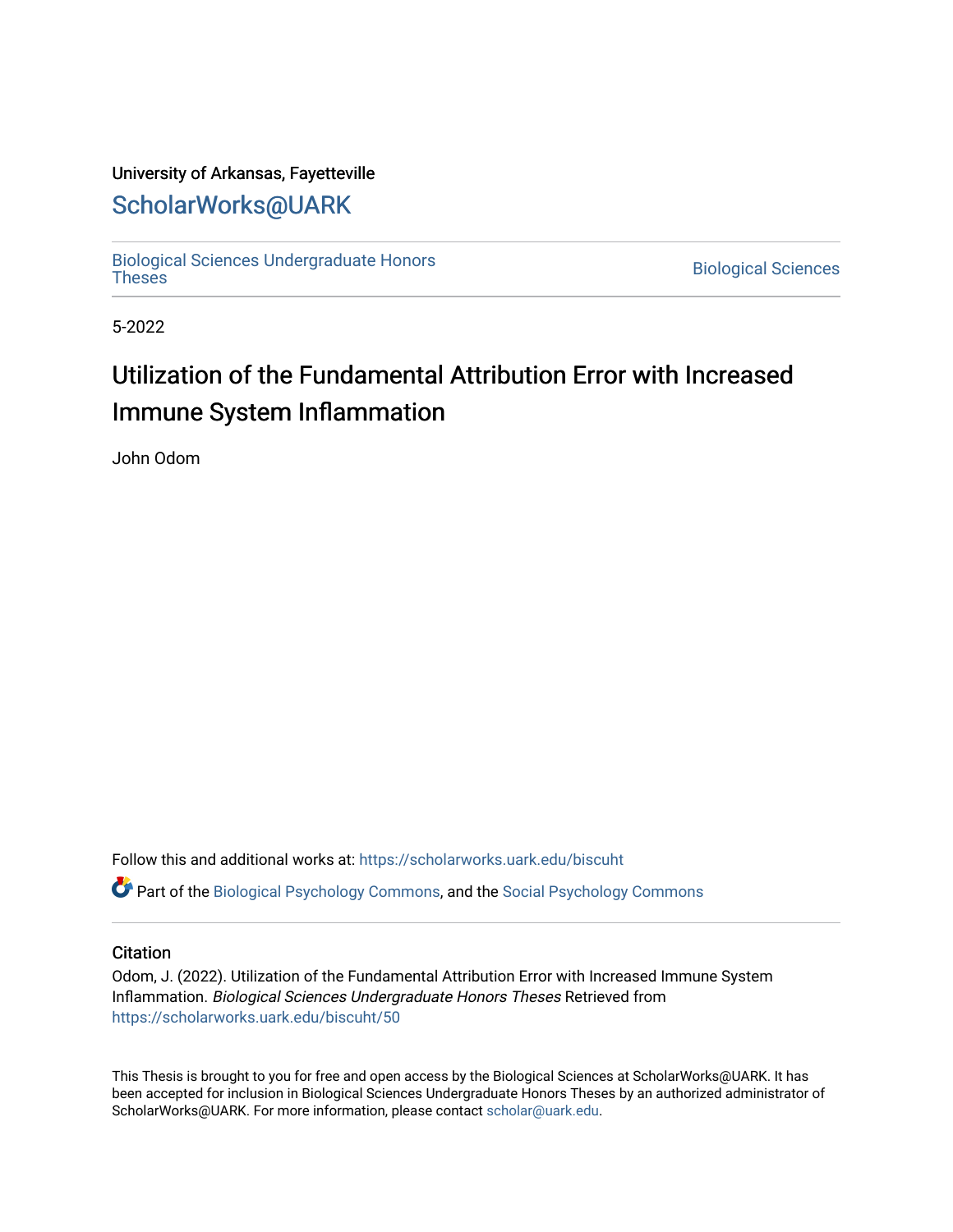## **Utilization of the Fundamental Attribution Error with Increased Immune System Inflammation**

An Honors Thesis submitted in partial fulfillment of the requirements of Honors Studies

in Biology

By

John Q. Odom

Fall 2022

Biology

J. William Fulbright College of Arts and Sciences

**The University of Arkansas**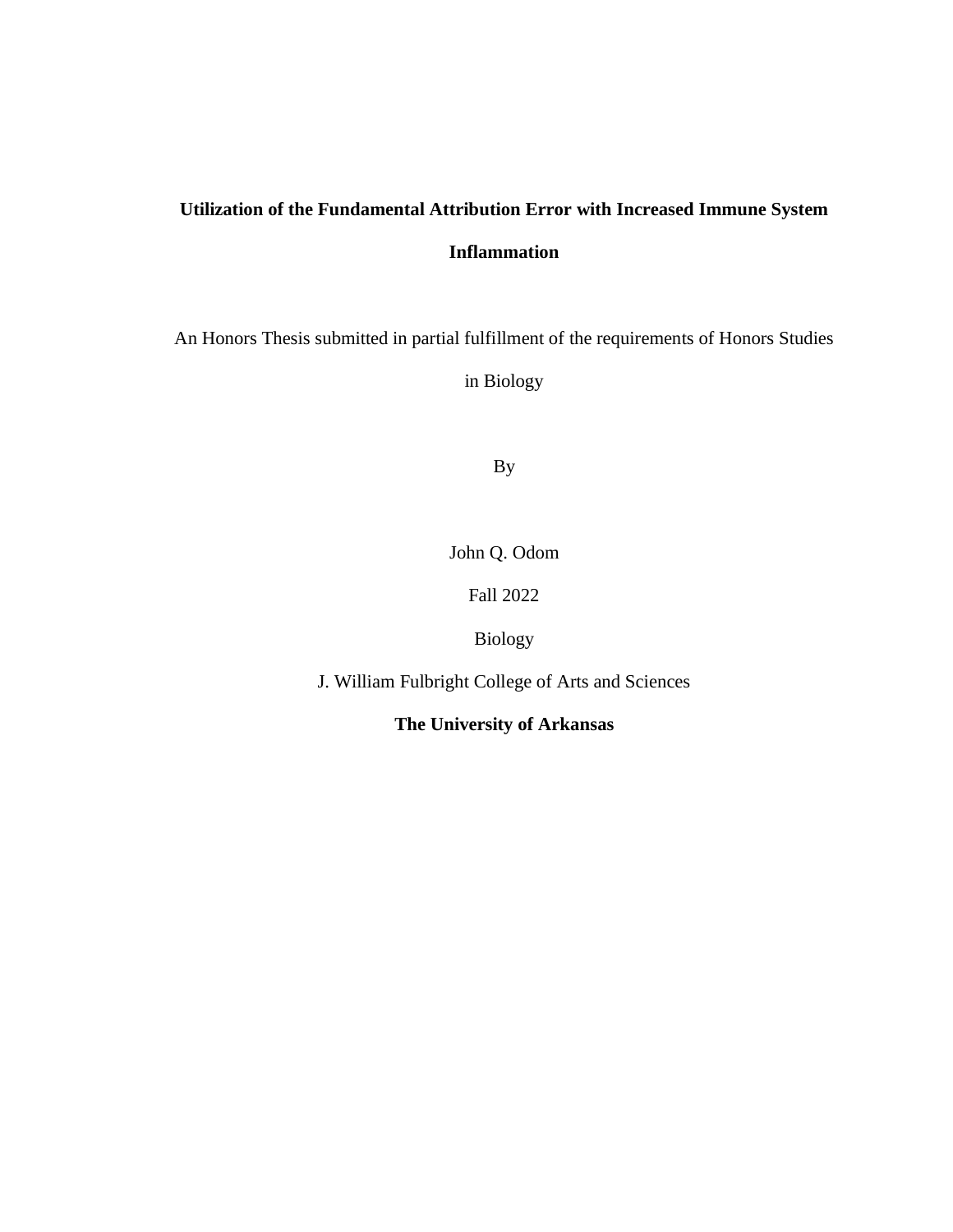#### **Acknowledgements**

I have received a tremendous amount of support while crafting this thesis. Foremost, I would like to thank my research advisor, Dr. Anastasia Makhanova, for the constant assistance and guidance while developing my thesis over the past year. Your feedback and help has allowed me to reach higher levels in my education as a student and researcher.

I would also like to thank all of the research assistants and graduate students that are associated with the Spark Lab. Our teamwork has been tremendous throughout all of the projects we have worked on together and this thesis would not have been possible without your dedication.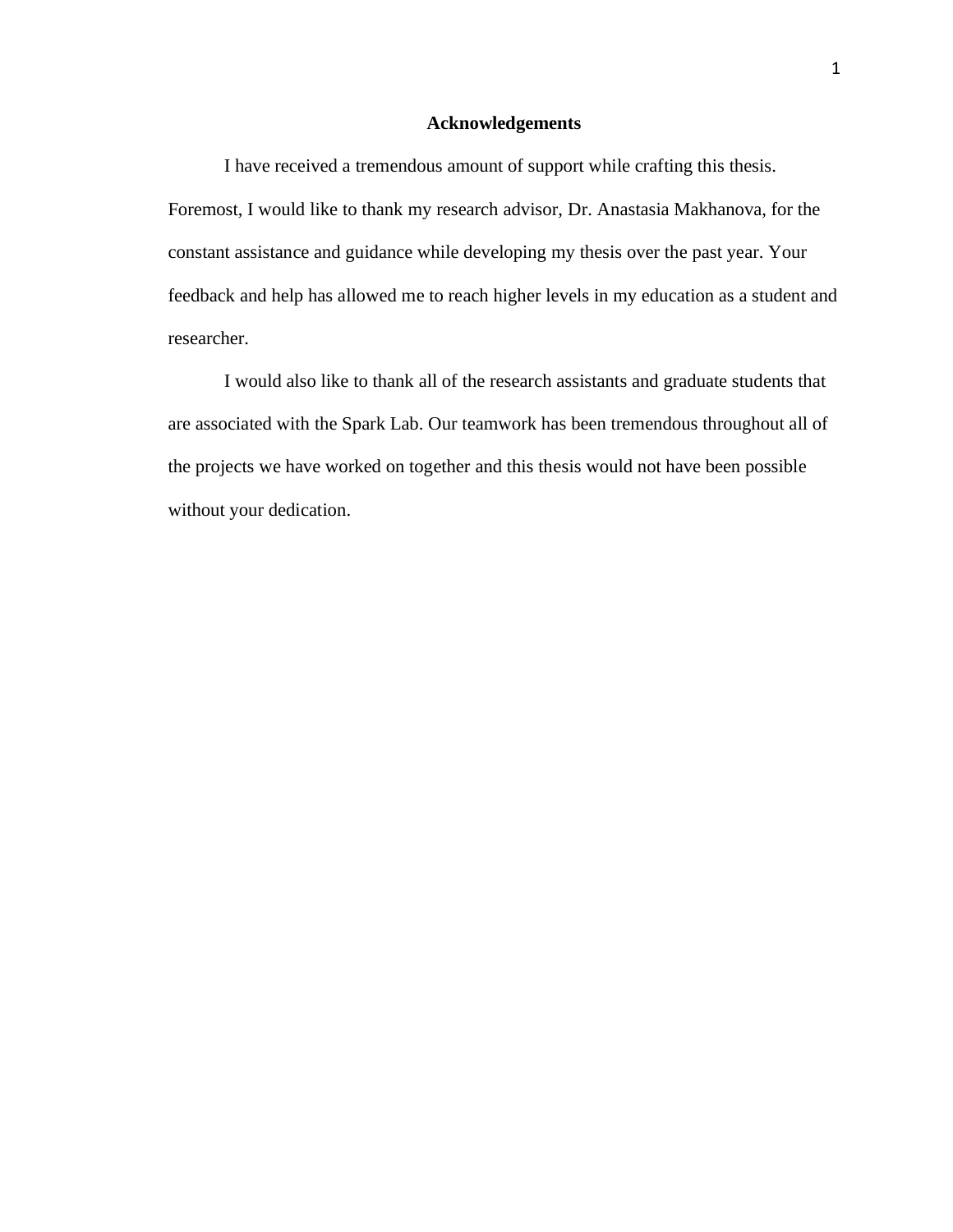### **Table of Contents**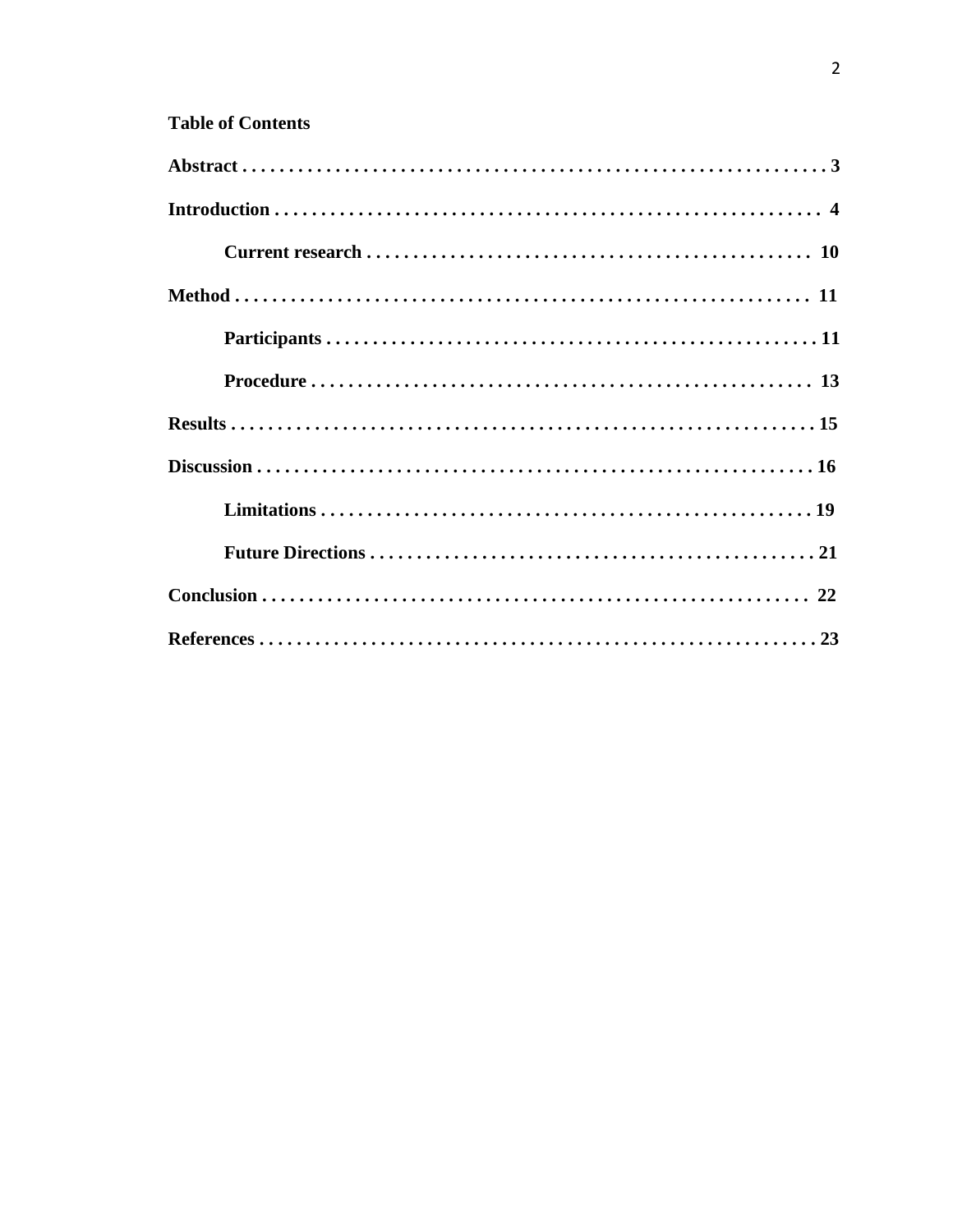#### **Abstract**

Immune system inflammation is associated with sickness behavior, depressive mood, and alteration of decision-making processes. Because of these cognitive effects, inflammation may also lead to increased use of heuristics, for example the Fundamental Attribution Error (FAE). In the current research, inflammation was experimentally increased using the influenza vaccine, with participants receiving either the vaccine or a placebo injection and completing a measure that tests for the FAE. There were no significant differences between the two conditions regarding the number of personal, situational, or overall attributions made by the participants in the measure that would indicate use of the FAE. However, exploratory correlational analyses found that participants who were more concerned about COVID-19 were more likely to make personal attributions, which are indicative of the FAE. Future research should be conducted to establish a stronger link between inflammation and heuristic use.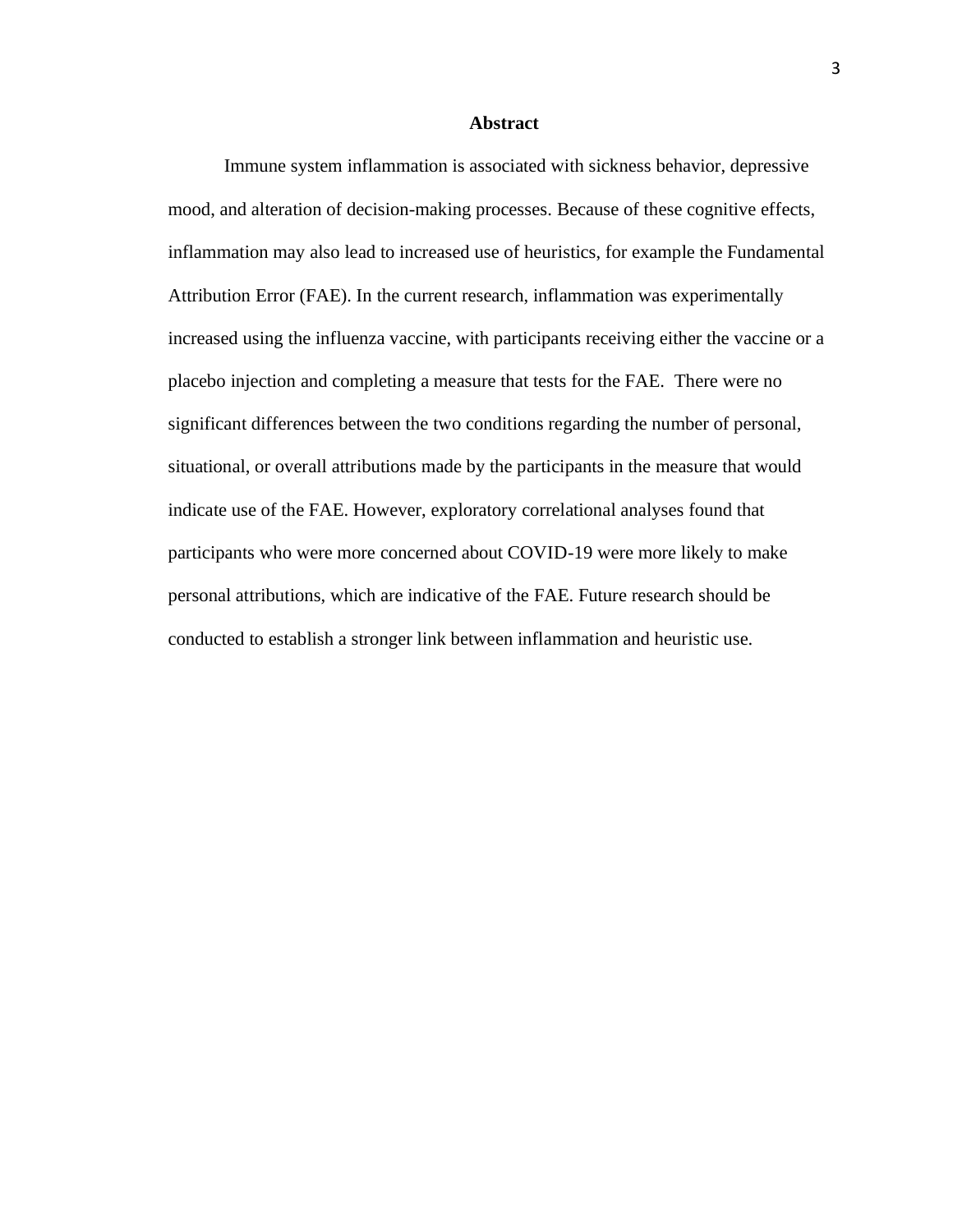#### **Introduction**

Humans experience many different situations every day. In order to process these situations and know how to act, people must make sense of an immense number of details which requires a lot of cognitive power. With such a large amount of attention given to deciphering the complex world around them, people often use mental shortcuts known as heuristics to make efficient and quick inferences. Heuristics are used more often when circumstances become more complex and it is difficult to practice precise thought (Biesnaz et al., 2001). Physiological processes that direct people's energy and attention away from complex cognition have also been linked to increased use of heuristics (Kim & Baron, 1988). Consistently, another state that may influence the use of heuristics may be when an individual is sick and experiences an increase in inflammation as the immune system fights to rid the body of pathogens. Inflammation involves responses from multiple pathogen-fighting cells that may also damage host tissues (Okin  $\&$  Medzhitov, 2012), increasing energy needs for the immune system and decreasing energy allocation towards cognitive processes, potentially leading towards an increased use of heuristics. Inflammation has been shown to alter some cognitive processes such as mood and decision-making (Boyle et al., 2019), but heuristic use and social decision-making have not been directly studied. The present research directly examined whether increased inflammation leads to an increased use of heuristics.

Cognitive heuristics are broadly defined as mental shortcuts that people use when making judgements and inferences about the world around them (Shah & Oppenheimer, 2008). These shortcuts can be efficient and concise, meaning that an individual will not spend much time deciphering the situation. People are more likely to use heuristics when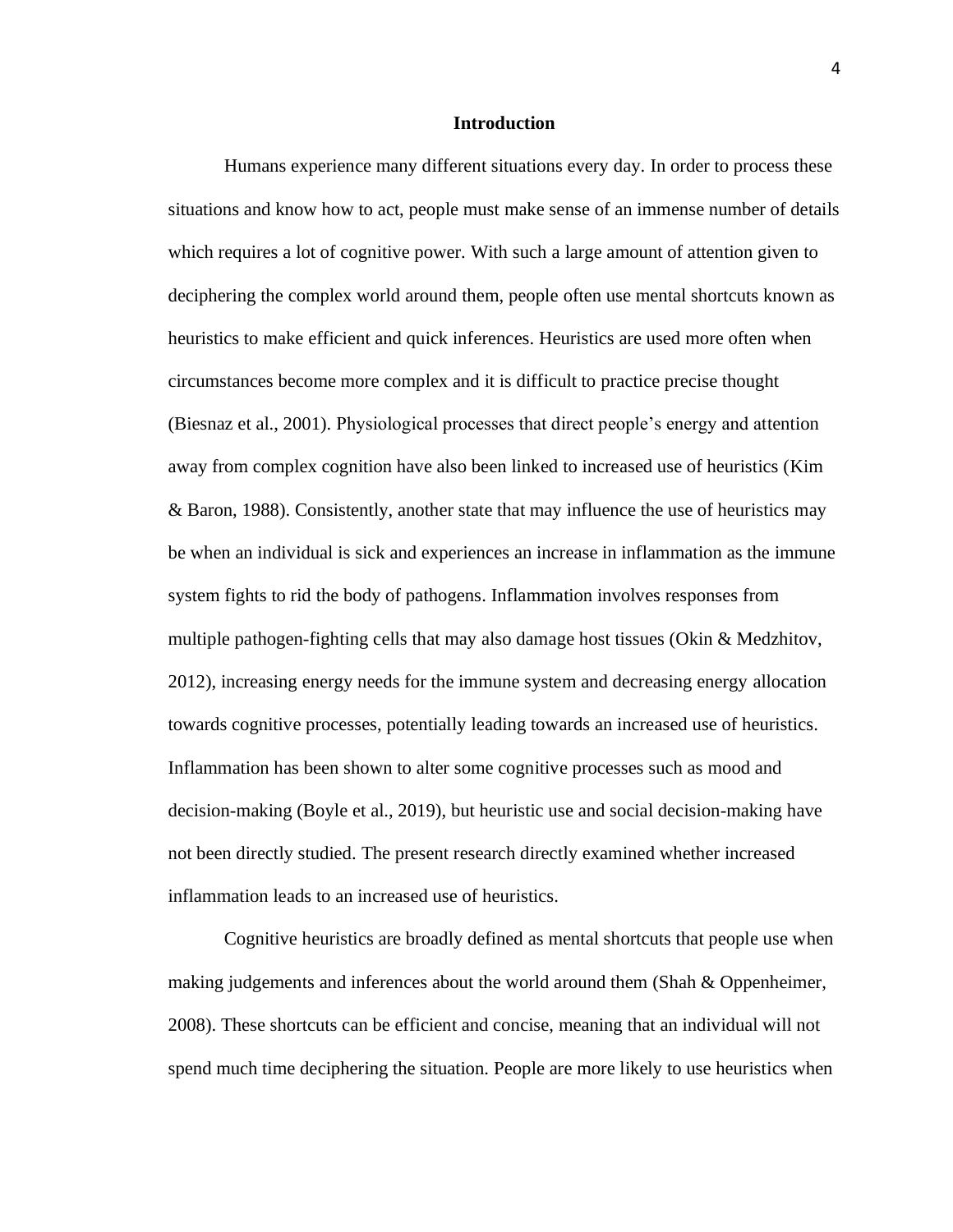they are physiologically aroused (Wilder & Shapiro, 1998), when they are tired (Gordon, Mendes, & Prather, 2017), or if they possess personality traits that favor high orders of structure and organization (Moskowitz, 1993; Neuberg & Newsom, 1993). Heuristics are utilized many times every day and appear to be beneficial to the individual. For example, the representativeness heuristic explains how individuals will create mental prototypes of events, people, and other aspects of their environment (Tversky & Kahneman, 1974). This heuristic is concerned with how likely something is to resemble a category that an individual may have created in their mind, meaning that the individual will group a new experience with a previous experience based on how similar the two experiences are. If an individual meets someone new who is physically fit, drinks protein shakes, and wears athletic clothes, they might assume that the new person is an athletic trainer instead of a history teacher because the individual has a mental image of what an athletic trainer likely resembles based on past experiences. This assumption would be helpful if someone was told to meet their new trainer on a busy street because they could easily use the mental image to differentiate the many types of people they will see. The representativeness heuristic can be beneficial to the individual making the assumption, allowing them to simplify their thoughts and situation in the world.

In reality, many heuristics can be problematic. The quick, simple judgments can easily lead to stereotyping and bias. For example, the negative effects of heuristics are commonly seen in clinical settings with healthcare workers, potentially leading to improper diagnoses, treatments, and patient outcomes. In a 2016 systemic review, it was determined that at least one heuristic was used among the majority of physicians, with the most common being the framing effect (Saposnik et al., 2016). The framing effect alters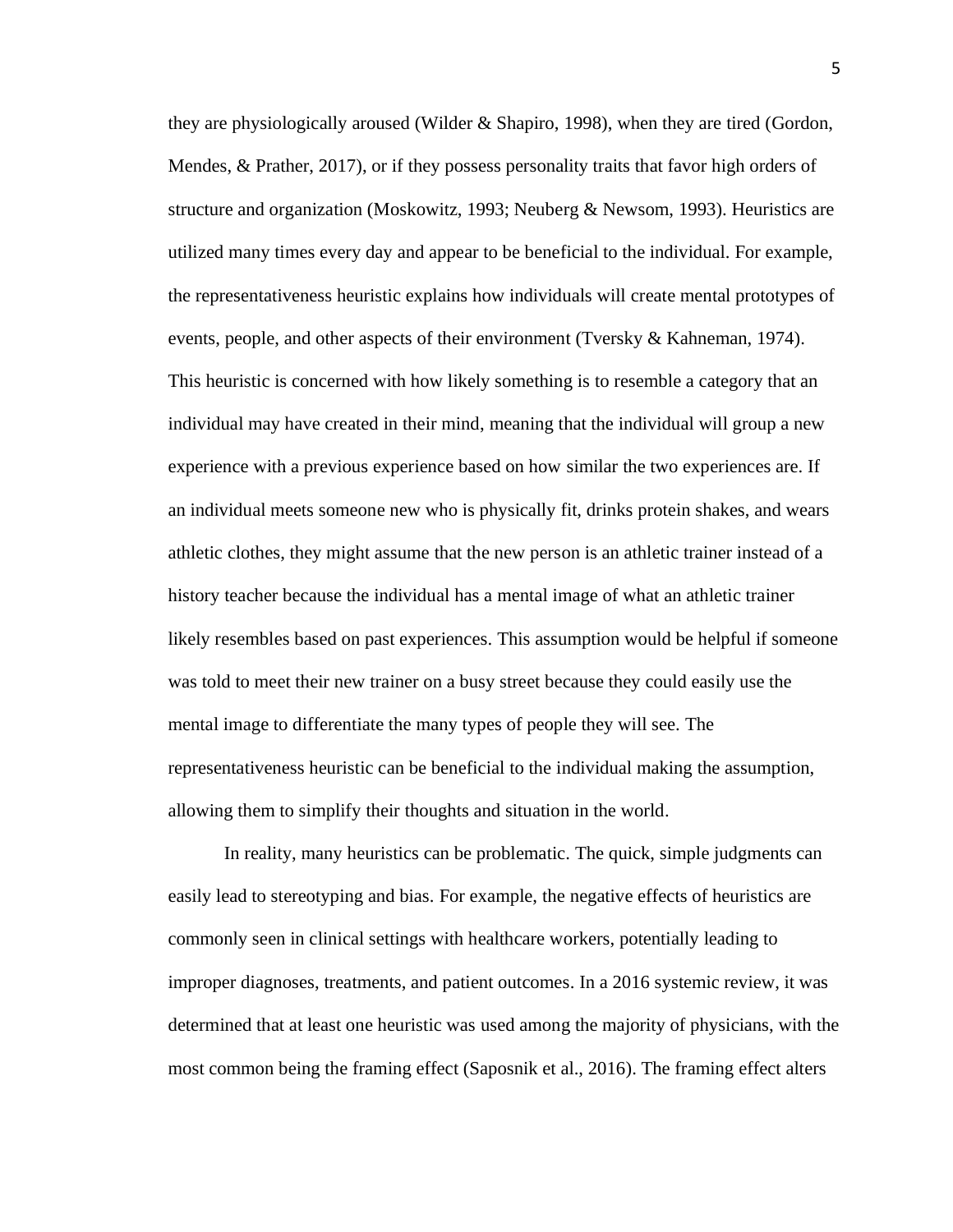one's decision-making process depending on how the information is presented to people or whether it is asked in question format. This review further explains how the use of heuristics in studied physicians lead to diagnostic inaccuracy in 36.5 to 77% of the cases studied. This study illustrates the importance of studying cognitive heuristics and understanding what factors contribute to an increased use of these heuristics.

A frequently used heuristic in everyday life is the Fundamental Attribution Error (FAE), sometimes referred to as correspondence bias, which involves assumptions about an individual's actions. The FAE occurs when someone's actions are judged based on dispositional attributes of the individual and not situational attributes (Forgas, 1998). If a stranger cuts someone off in traffic, the driver who got cut off might assume that the stranger is a terrible driver and does not pay much attention to the road. In reality, the stranger may be a very good driver that happens to be late to a big job interview, so they are in a rush. Thus, the driver who was cut off is making a false assumption—assuming the stranger is a terrible driver—based on what they believe the stranger's traits are. Most of the time, people make similar dispositional judgments without pausing to think about potential situational factors that could have contributed to the observed behavior.

The FAE was first examined by Jones and Harris (1967) in a study of people's perceptions of speech authors' attitudes. Participants were asked to read and evaluate speeches. The key manipulation was that participants were randomly assigned to one of two conditions and told that the authors of the speeches were either free to choose their viewpoint or forced to write from a certain standpoint. The speeches were either pro- or anti-Fidel Castro, which was a relevant topic to participants at the time with Cold War tensions being high. After reading the speeches, participants were asked to rate pro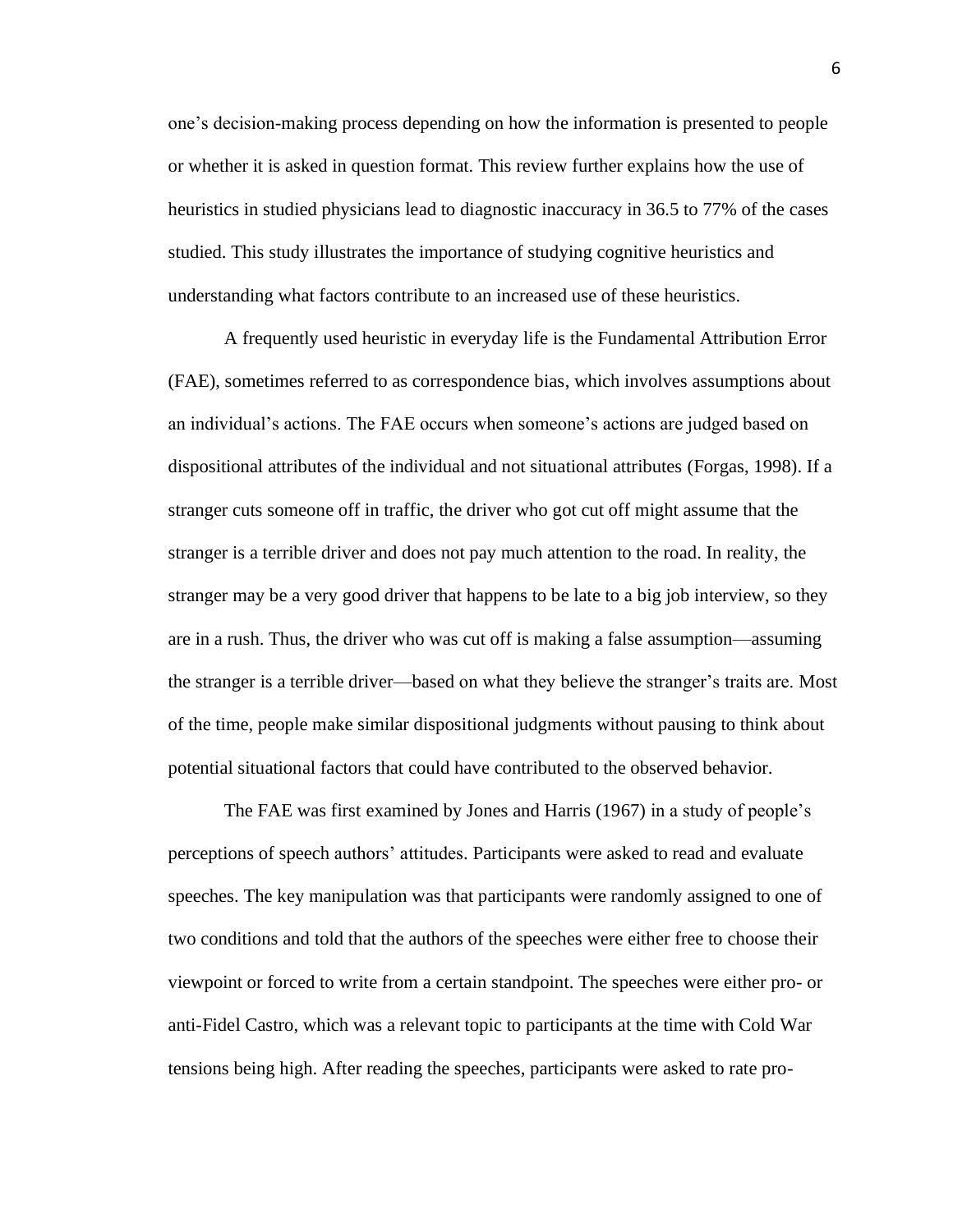Castro attitudes of the authors. When participants were told that authors had free choice in writing their opinion, they rated those that wrote favorably of Castro as having a more positive attitude of Castro. Yet, when participants were told that the authors did not get to choose to write their own opinion, participants still rated those that wrote favorably of Castro as having a more positive attitude of Castro. Participants believed that the speeches were sincere attitudes of the authors in both conditions, ignoring the fact that some authors were forced to write from a certain viewpoint. This study illustrates that the FAE was utilized by the participants because they all attributed the speeches ideas to the authors, regardless of whether or not they were forced to write a certain viewpoint or given circumstances that were out of their control.

People's reliance on the FAE varies depending on situational and personal factors. For example, mood has been shown to affect whether people use the FAE. Forgas (1998) conducted a study similar to the Fidel Castro Essay study, in which he manipulated participants' mood (happy, control, sad) and situational information about the authors (i.e., whether the participants thought the author chose their essay topic or was coerced toward one side). The essay content was for or against nuclear testing. Participants were asked to read the essays and rate their impressions of the authors. In the first experiment, Forgas concluded that inducing a positive mood increased the likelihood of using the FAE whereas inducing a negative mood decreased the use of the FAE. Participants in the positive mood condition, despite being told that the authors were forced to write from a certain viewpoint, judged the authors more positively if they wrote about being against nuclear testing and more negatively if they wrote in support of nuclear testing. Participants in the negative mood condition judged the authors equally positive. That is,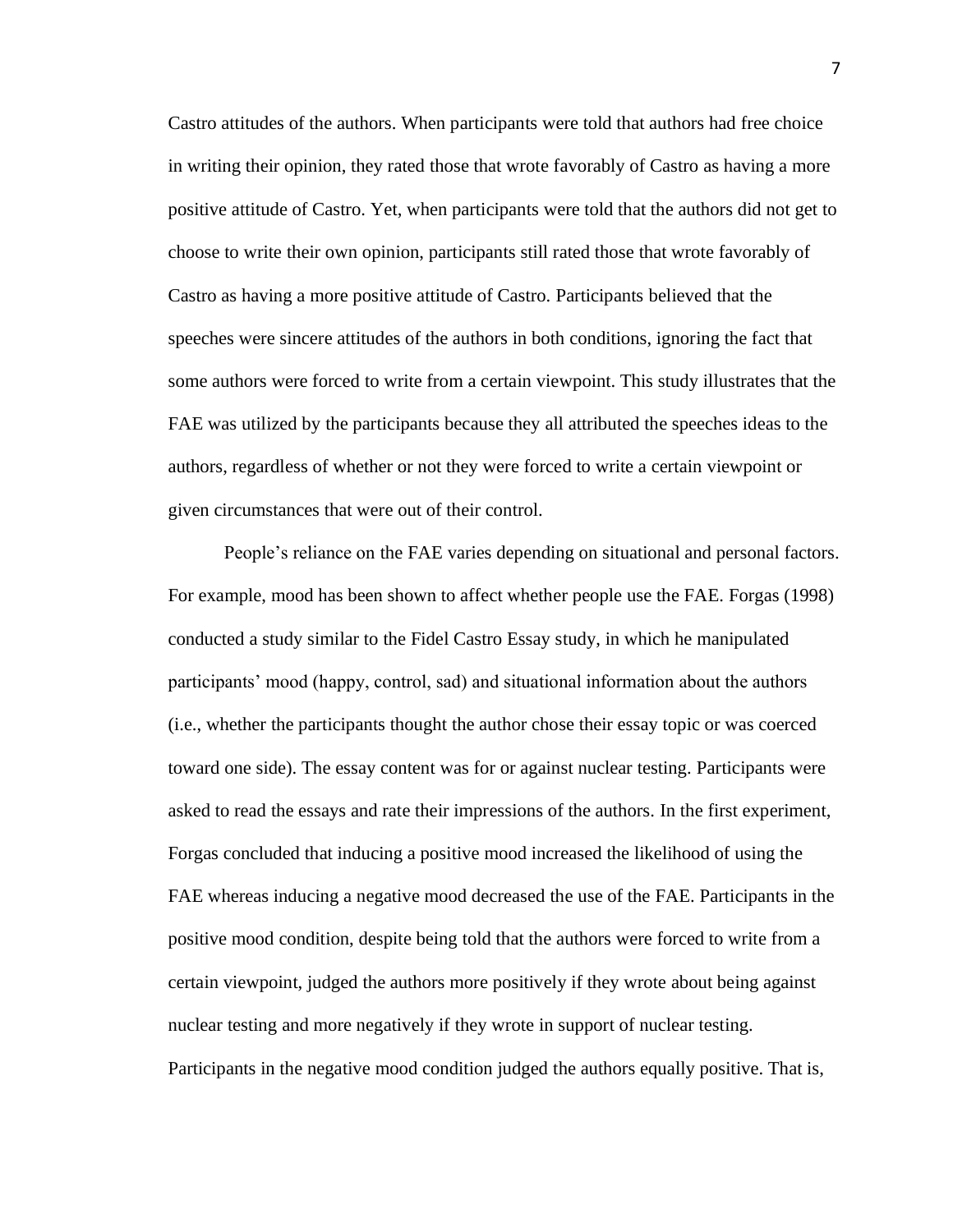participants in the negative mood condition took into account the information about the author's situation (i.e., forced to write on this topic) when making their evaluation rather than being solely influenced by whether they personally agreed with the argument of the essay. Generally, the results of this study revealed that mood can lead to more or less utilization of the FAE.

In addition to personal factors like someone's mood, research has shown that physiological processes can relate to the use of heuristics. For example, when people are physiologically aroused, they tend to disregard other possibilities when making choices (Keinan, 1987), which is a key feature of the FAE. Besides being physiologically aroused, other biological processes such as inflammation or illness could be associated with heuristic use. To understand this connection, the basic principles of inflammation must be taken into consideration. The body's immune system becomes activated when it is introduced to a foreign molecule such as a pathogen. When this occurs, cytokines, which are the chemical messengers of the immune system, begin to activate the inflammatory response through the recruitment of pathogen-fighting cells. Interleukin-6 is one of these molecules that are responsible for increasing the inflammatory response and lymphocyte production. When individuals express higher levels of cytokines, they tend to show more behaviors that are termed "sickness behaviors" such as fever, withdrawal, sleepiness, loss of appetite (Dantzer & Kelley, 2007; Eisenberger & Moeini, 2020).

These sickness behaviors are also key symptoms of depression, indicating that inflammation plays a role in sickness behavior but also the social disconnectedness that one may experience while depressed (Eisenberger & Moeini, 2020). Eisenberger and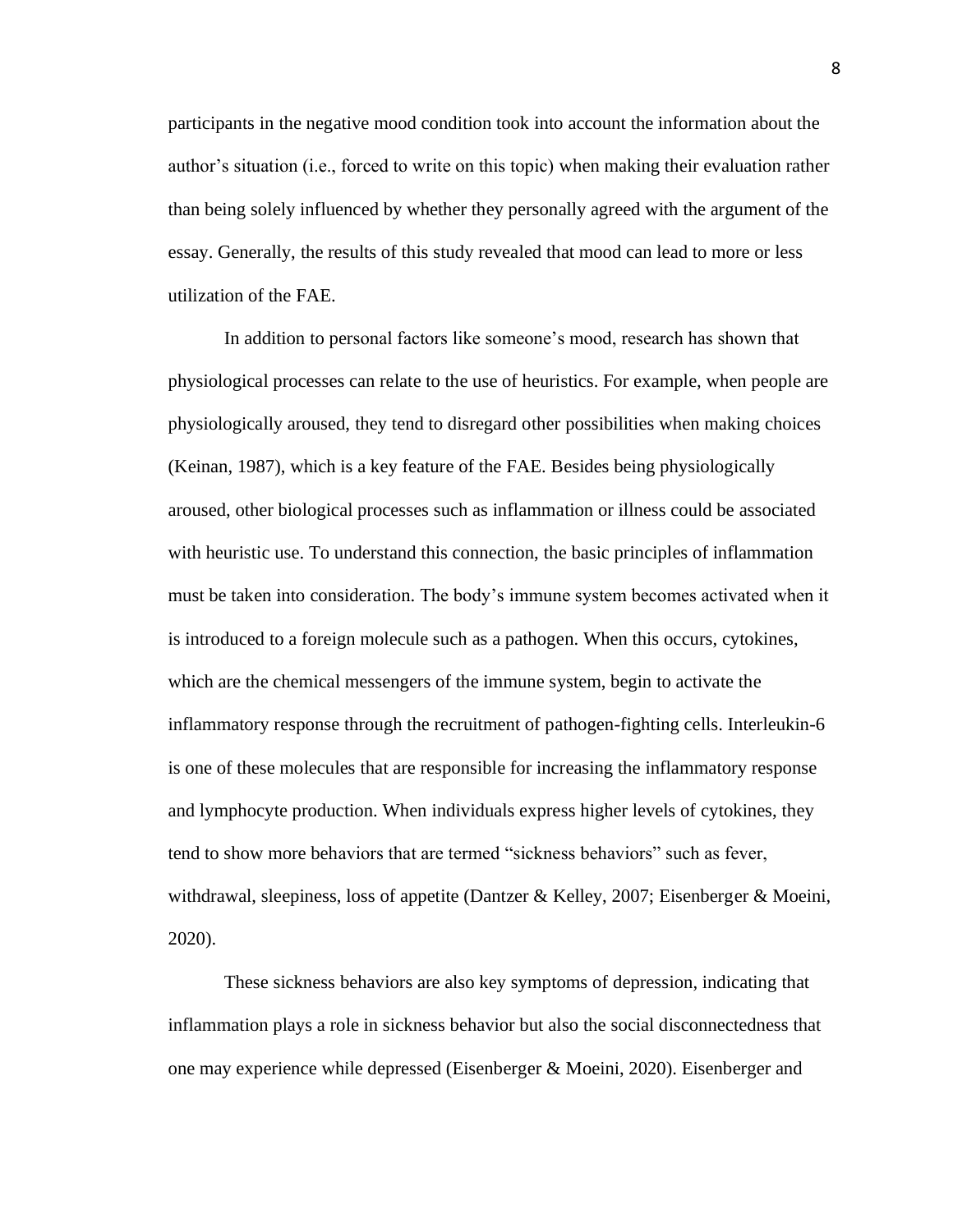colleagues (2010) conducted a study in which participants were injected with an endotoxin or a placebo to examine social and emotional effects of inflammation on behavior. The endotoxin increased inflammation and mimicked people fighting off an illness. Then, participants were asked to rate their feelings of social connectedness using phrases such as "I feel like being alone" and "I feel connected to others." Depression was also measured among participants. The study found that participants who were injected with the endotoxin showed more feelings of depressed mood and disconnection than those who were injected with the placebo. As expected, based on previous studies with inflammation, the participants who reported more depressed mood and disconnectedness showed increased levels of interleukin-6. This supports the hypothesis that increased levels of inflammatory cytokines can lead to feelings of social disconnectedness and depression. Results of this study indicate that inflammation is associated with social experiences and behaviors that are not found in those with a "resting" immune system.

Inflammation has also been linked to reward processing, impulsivity, and gratification. Gassen et al. (2019) measured immune system activation *in vitro* by mixing participants blood with an endotoxin in order to examine associations between inflammatory responses and personal behaviors such as impulsivity, delay in gratification, and present focus. Overall, the goal of this research was to document how inflammation impacted decision making processes in these individuals. The results showed that participants with a more active immune system (i.e., those whose blood had higher activity in response to the endotoxin, compared to those whose blood had lower activity) were more likely to be impulsive in their decision making. Participants were also less likely to delay gratification, implying that they wanted to be rewarded quickly.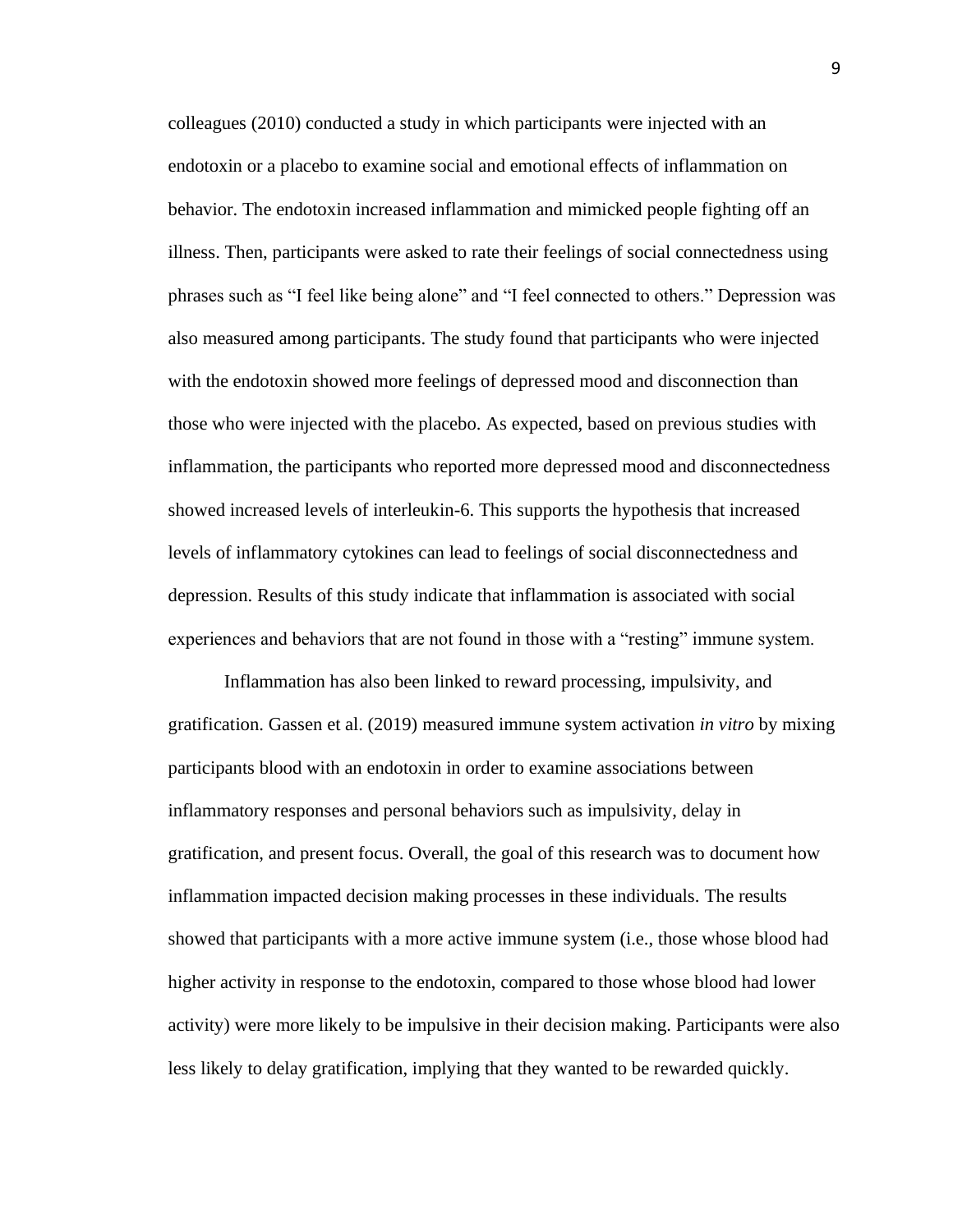A similar study by Boyle et al. (2019) studied alterations in reward processing that are often present with depression, but did so *in vivo*. At the beginning of this study, participants completed questionnaires and reward tasks before receiving the influenza vaccine. Participants were then injected with the influenza vaccine to elicit inflammation and increased levels of interleukin-6. The researchers observed that participants showed lower reward motivation after receiving the vaccine, compared to their own baseline, meaning they did not choose to complete harder trials on one of the studies tasks. Draper et al. (2017) completed a similar study in which participants were given a potent endotoxin to elicit an inflammatory response. When presented with a multitude of tasks that varied in difficulty, participants who received the endotoxin were more likely to choose not to complete the more strenuous trials in this study, compared to the placebo condition. These results are similar to the results of the Boyle et al. study. The possibility of a link between social behavior and inflammation has clearly been established and research is developing to solidify this connection. These results suggest that inflammation plays a key role in forming decisions and preferences, and may extend to people's use of heuristics like the FAE.

However, the relationship between heuristics and inflammation is not well established. It is known that energy needs for the body increase during inflammation, so there may not be as much energy for cognitive powers. If there is not much energy for cognition, will one be more likely to use heuristics as mental shortcuts? This honors thesis examined this relationship between inflammation and heuristic use.

#### **Current Research**

Inflammation is associated with increased use of heuristics and alteration of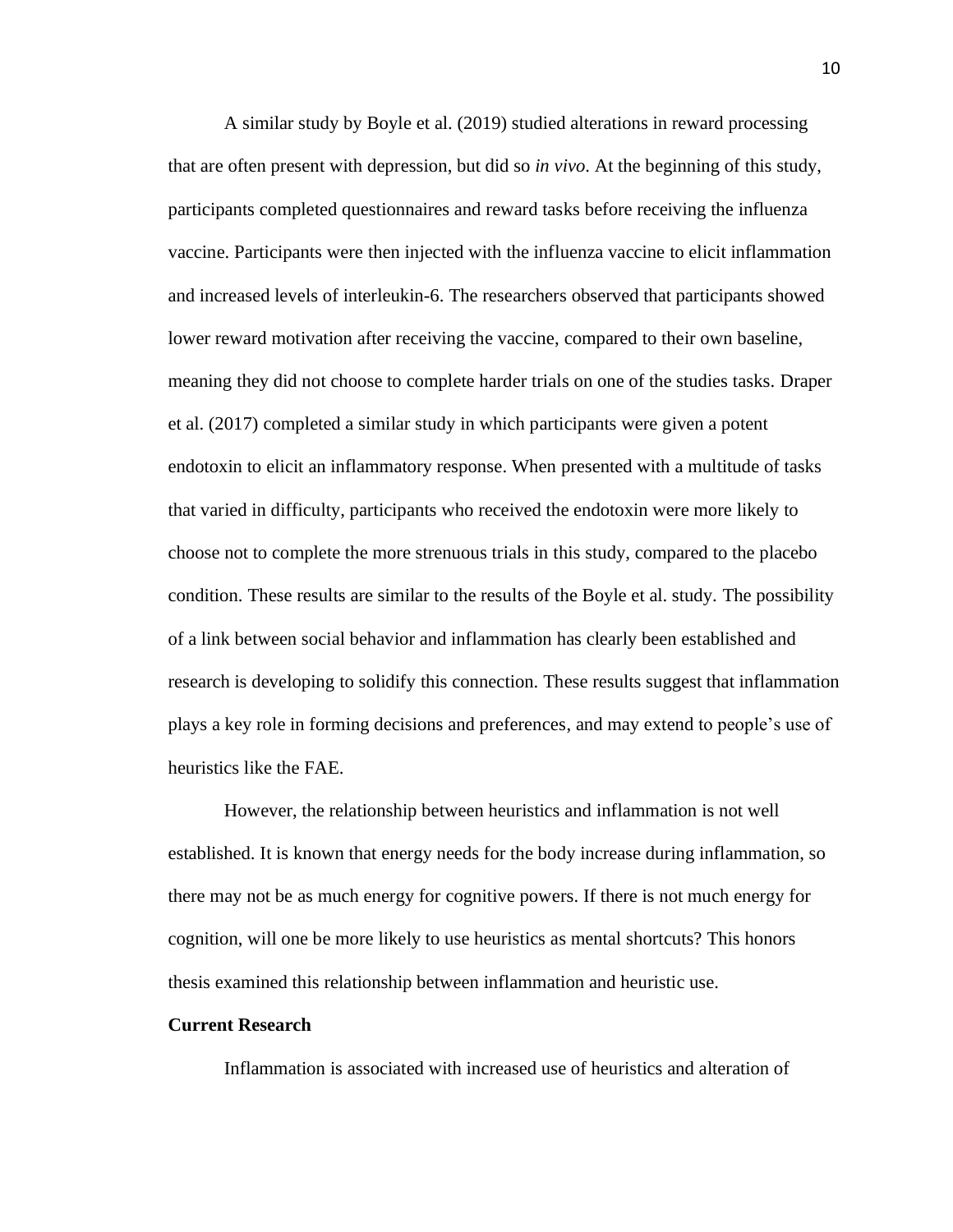decision-making processes, but little research has examined inflammation and the use of the FAE. In the current research, inflammation was experimentally increased using the influenza vaccine which was expected to result in increased in IL-6 the following day (Boyle et al., 2019). Participants received either the vaccine or a placebo injection and completed the measure of FAE the next day. Use of the FAE was measured with a task used in prior research, which requires participants to read vignettes and determine if someone's actions are due to personal traits or situational factors (Kitayama et al., 2006; Na et al., 2010). The vignettes feature an individual performing a behavior that was seen as either desirable or undesirable and participants were asked to rate how much they thought the individual's behavior was due to internal factors of the individual or external factors. Higher emphasis on internal factors and lower emphasis on external factors would be consistent with use of the FAE.

I predicted that participants who received the vaccine, compared to those who received the placebo, will make significantly more dispositional attributions about the decision made by the individuals in the vignettes. This would indicate use of the FAE because the participants are making internal attributions and ignoring the situational factors that make be affecting the decision that was made.

#### **Method**

#### **Participants**

A total of 79 individuals participated in the study (24 male, 55 female). Participants were recruited from the city of Fayetteville, Arkansas, using local flyers, online advertisements, and word of mouth. Participants were compensated with a \$40 gift card. To be eligible, participants had to be between the ages of 18-40. Screening criteria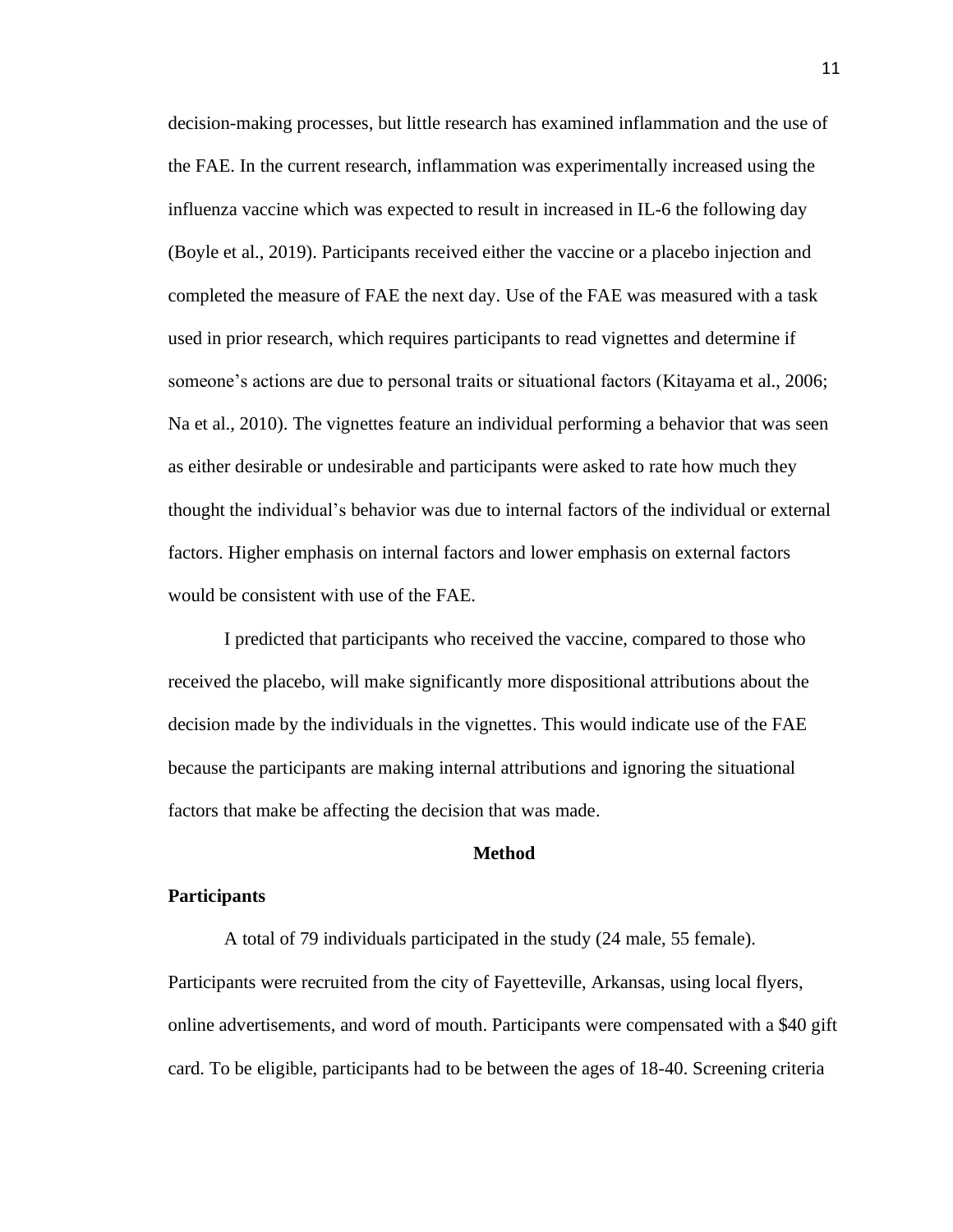were used for each participant to ensure that they fell within a normal BMI range for their height, did not take an array of medications that could influence immune system inflammation (e.g., antidepressants and antianxiety drugs), did not use tobacco products, and did not have a condition from a predetermined and approved list (e.g., thyroid disorders and immunodeficiencies). Participants were randomly assigned to condition, 39 ended up receiving a placebo and 44 ended up receiving the vaccine. Male and female participants were equally distributed between the two conditions. Participants were blind to their condition until the end of the study, as were the experimenters conducting the study session.

Participants were on average 24 years old (*M* = 24.39, *SD* = 5.62, range: 18-38). Participants also reported their political and religious affiliations; political affiliation was reported using a 1 to 10 scale  $(1 = \text{very liberal}, 10 = \text{very conservative})$  and religious affiliation was reported using a 1 to 10 scale  $(1 = not$  religious at all,  $10 =$  very religious). Participants were slightly more liberal than the midpoint of the scale (*M* = 3.92, *SD* = 2.06) and around the midpoint for religiosity ( $M = 5.14$ ,  $SD = 2.69$ , range: 1-10). Three independent samples t-tests revealed that there were no differences between the two conditions regarding age, religion, and politics (*p*'s > .161).

Participants self-reported their race as Caucasian (65.8%), Asian (5.1%), African American (3.8%), Hispanic (12.7%), Native American (2.5%), more than one race (8.9%), or other (1.3%). Participants reported their educational background as some highschool (1.3%), highschool diploma or GED (7.6%), some college with no degree (41.8%), associate's degree (5.1%), bachelor's degree (15.2%), master's degree (21.5%), and doctorate or professional degree (7.6%).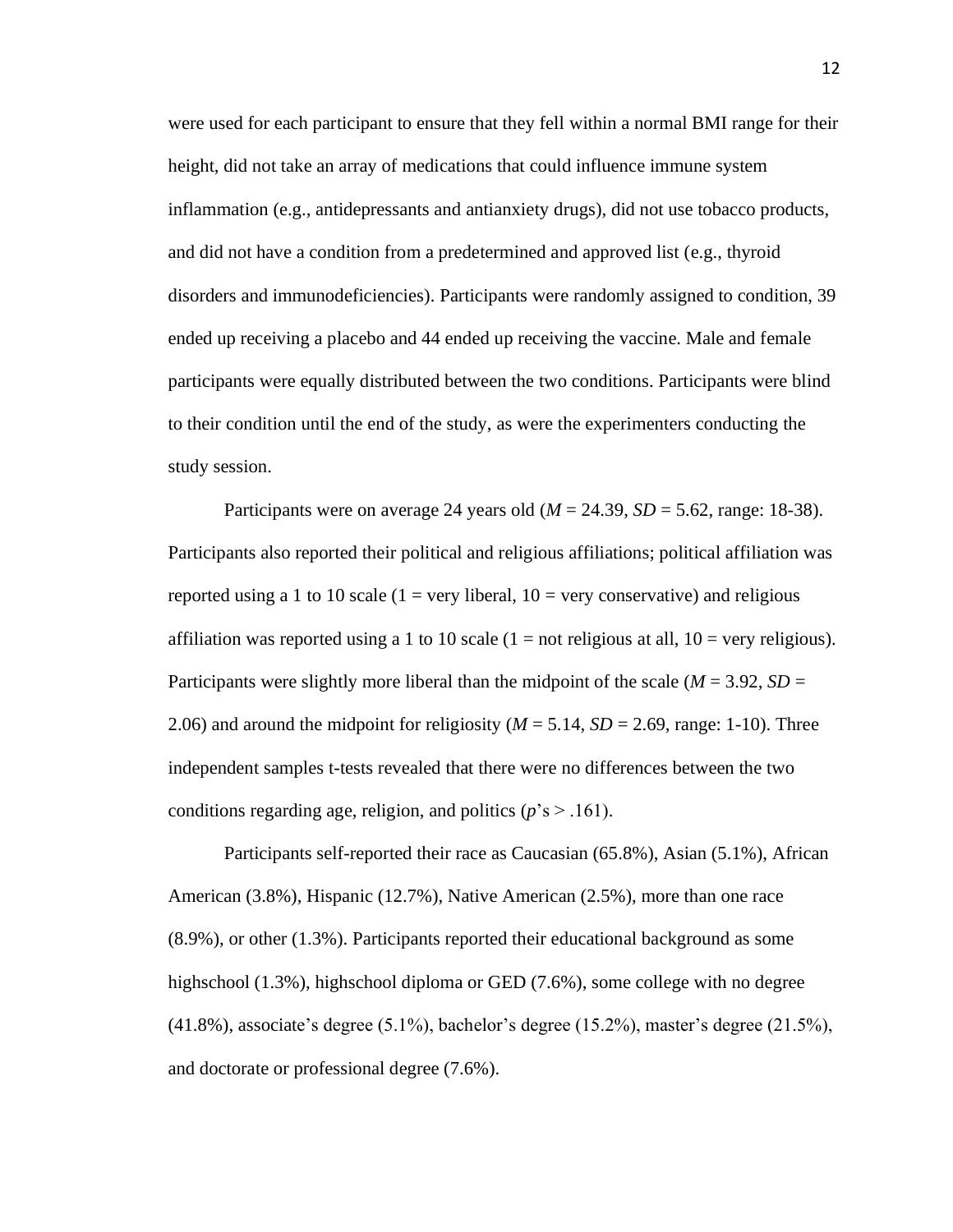Because data were collected in the midst of the COVID-19 pandemic, we also asked participants some COVID-19-related questions. Only 13.9% of participants reported that they had been sick with COVID-19 with a confirmed test whereas 75.9% of participants said they have not gotten COVID-19. The majority of participants (82.3%) were fully vaccinated. When asked how concerned or anxious they felt about COVID-19 at the moment on a scale of 1 (not at all) to 100 (extremely concerned or anxious), participants reported being less concerned than the midpoint of the scale (*M* = 43.22, *SD*   $= 26.13$ ). A small number of participants reported that they were sick (illness not specified) in the week before they participated (3.8%) and the majority reported they were not (96.2%).

#### **Procedure**

After submitting an interest form, participants were contacted by a research assistant via telephone and completed an eligibility screening and consent form. Once screened and eligible, participants were scheduled for their supply pick-up, clinic appointment, and zoom session. Study materials were picked up from a research assistant at the University of Arkansas. Participants were informed that their appointment was at the UAMS Northwest clinic, and they would be receiving either a placebo or the flu vaccine (and that they would find out their condition at the end of the study). Within the study materials packet, each participant was given two tubes to provide saliva samples that would be given back to the research coordinator. The participants were instructed to provide a saliva sample one hour before going to the UAMS clinic so that changes in cytokine levels could be measured before receiving the vaccine or placebo. The day after receiving the vaccine or placebo, participants met with a research assistant on Zoom to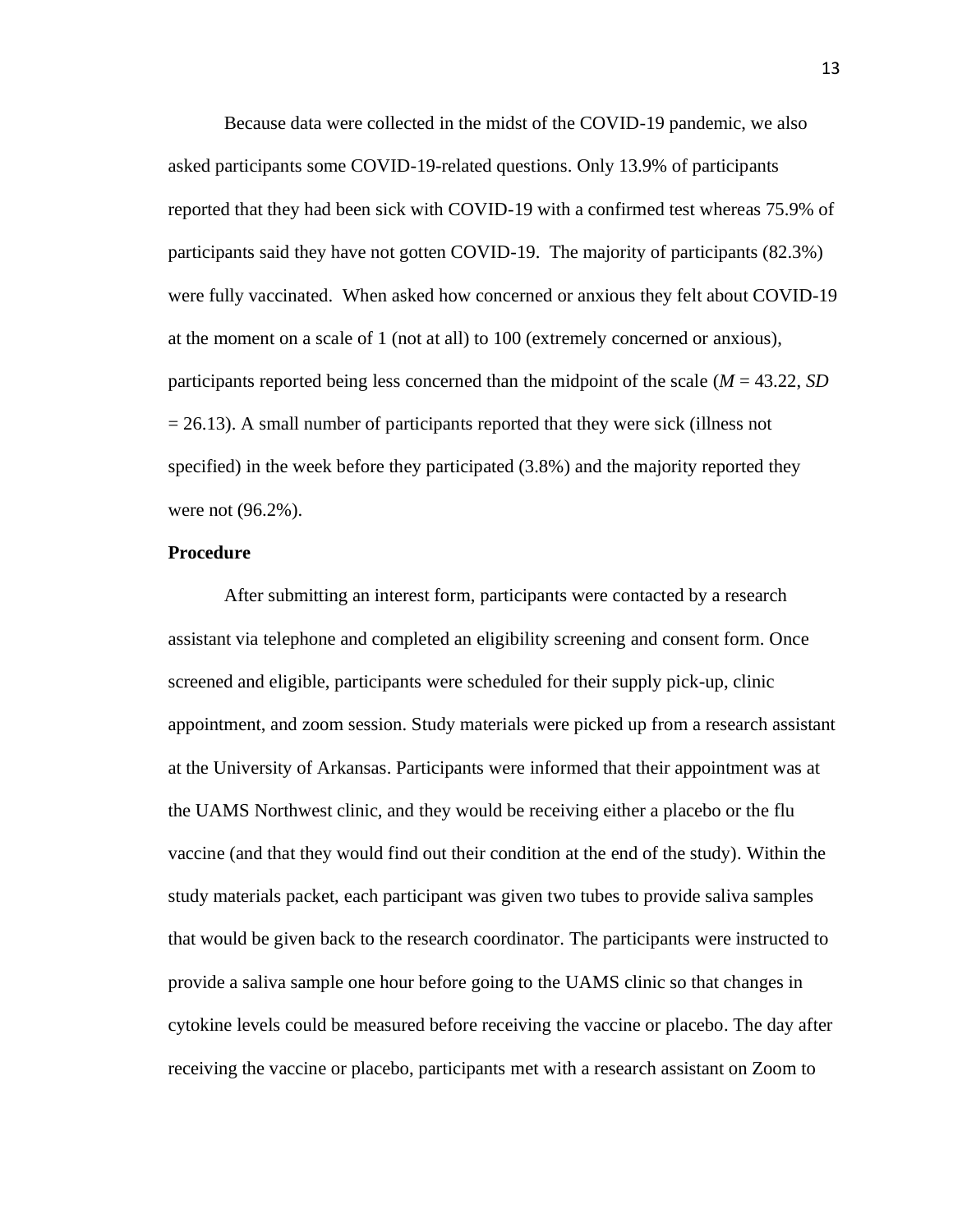complete a series of psychological tasks. Participants waited a day to complete their Zoom session so that their immune system had adequate time to become activated (Boyle et al., 2019). The day of the Zoom meeting, participants were asked to provide their second saliva sample an hour before the meeting, measuring cytokine levels that indicate inflammation of the immune system.

During the Zoom session, participants completed a task assessing the use of the FAE, along with several other psychological tasks. The FAE task included 4 vignettes that were adapted from previous research (Kitayama et al., 2006; Na et al., 2010). The vignettes portrayed an individual who had to make a decision that could be judged as influenced by personality or by contextual factors. An example vignette is below:

"Sara Martin is a top executive of a company "XinK Int." "XinK Int." is one of the leading pharmaceutical companies in the US. However, the company has experienced a decline in their public image which has led to a decline in sales in the last half a year. Recently, the company started several activities, which were focused on the stabilization of their leading position in the pharmaceutical market.

Not too long ago, "XinK Int." developed a new drug for treating malaria. Shortly after that several African countries experienced an outbreak of malaria. As soon as Sara Martin found out about this event, she decided to donate a lot of medicine to the regions in Africa that needed assistance. Local mass media showed different reactions to this news."

After reading each vignette, participants were asked to rate how much they agreed with statements pertaining to internal attributions and external attributions made by the individual when considering the decision that was made. The questions used a 1 to 7 scale to rate agreement (1 = strongly disagree,  $7$  = strongly agree). The following questions were used to judge participants' inclinations of internal attributions: "Sara Martin's personality primarily influenced her behavior" and "Sara Martin would have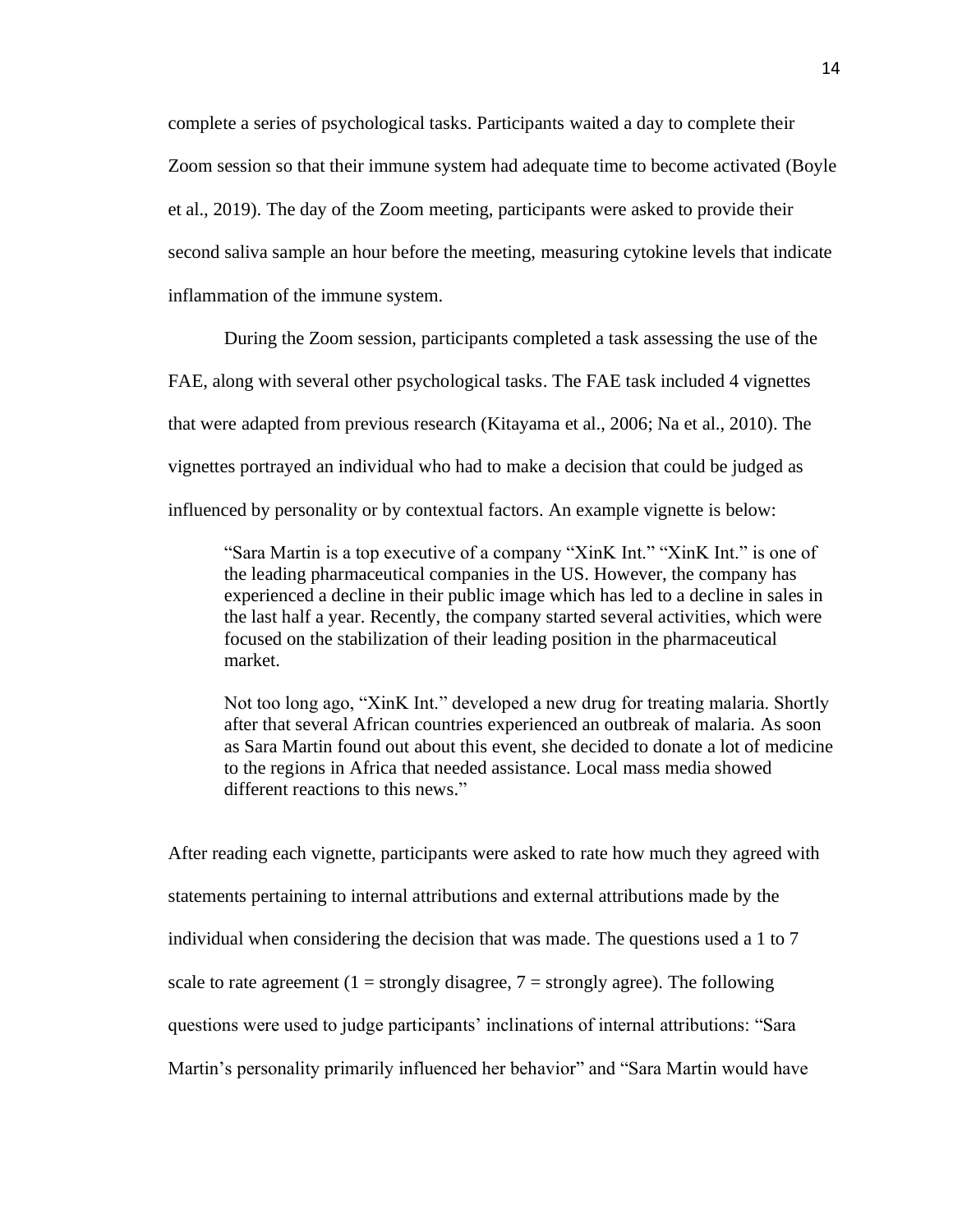acted differently if her personality had been different." Two questions judged participants' inclinations of external attributions: "Particular circumstances primarily influenced Sara Martin's behavior" and "Sara Martin would have acted differently if the particular circumstances had been different." The last question provided a score averaging the number of internal and external attributions made by the participant: "Overall, what influenced Sara Martin's decision more?". An average rating was computed for the two internal attribution questions and for the two external attribution questions. If participants agreed more with the statements that personality was more influential, the FAE was being committed by participants.

#### **Results**

I used independent samples t-tests to test my prediction that participants who received the vaccine would report more internal attributions and fewer external attributions than participants who received the placebo. When examining the two statements concerning personal attributions, the placebo condition  $(M = 5.07, SD = 0.69)$ did not differ significantly from the Flu shot condition ( $M = 5.06$ ,  $SD = 0.91$ ),  $t(68) =$ 0.06,  $p = 0.953$ . Similarly, with the situational attributions, the placebo condition ( $M =$ 5.33,  $SD = 0.84$ ) did not differ significantly from the Flu shot condition ( $M = 5.28$ ,  $SD =$ 0.67),  $t(68) = 0.28$ ,  $p = .782$ . Finally, regarding which attribution was more influential overall, the placebo condition ( $M = 1.90$ ,  $SD = 0.93$ ) did not differ significantly from the Flu shot condition ( $M = 1.89$ ,  $SD = 0.97$ ),  $t(67) = 0.06$ ,  $p = .950$ .

I next conducted exploratory analyses to examine whether people's worries about COVID-19 were associated with use of FAE. Correlation analyses showed that participants who reported that they were more concerned about COVID-19 were more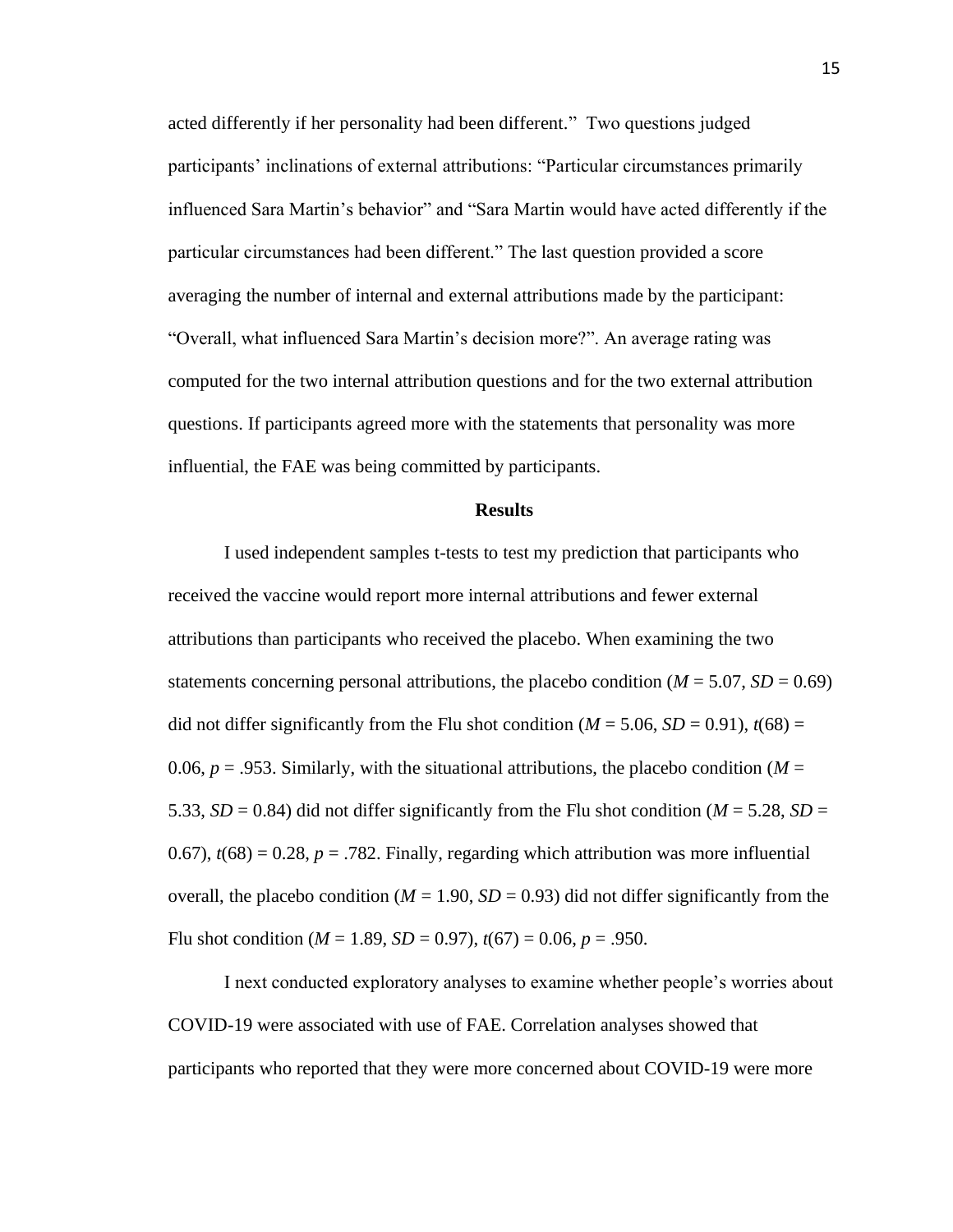likely to attribute the behaviors shown in the vignettes to personality factors ( $r = 0.29$ ,  $p$ ) = .017). Concern about COVID-19 was not correlated with situational attributions (*r* = .341,  $p = .004$ ) or overall judgments ( $r = .516$ ,  $p = .000$ ).

#### **Discussion**

This study attempted to identify if cognitive heuristic use, specifically the FAE, increased when the immune system became activated. Immune system inflammation was experimentally manipulated, with participants being randomly assigned to a placebo condition or influenza vaccine condition. After receiving either one of the injections, participants completed a series of psychological tasks, including a task designed to test for the FAE. This task featured four vignettes that described a behavior displayed by a fictitious individual and included statements about the influence that personality or situational factors had on the behavior. Participants rated the degree to which they agreed with each statement regarding personality or situational attributions being influential in the displayed behavior. Overall, the hypothesis was not supported; participants in the two conditions did not differ in the extent to which they evaluated behaviors in the vignettes as being due to personality factors or external factors. Thus, findings suggest that increased immune system activity does not increase the use of the FAE. It is worth nothing, however, that for these analyses we are assuming that participants in the vaccine condition experienced increases in circulating cytokines based on data from prior research (Boyle et al., 2019). After assays have been performed, future analyses will be able to examine (1) whether participants in the vaccine condition actually exhibited increases in cytokines and (2) whether cytokine levels are associated with use of FAE.

There are several possible explanations, regarding both social psychology and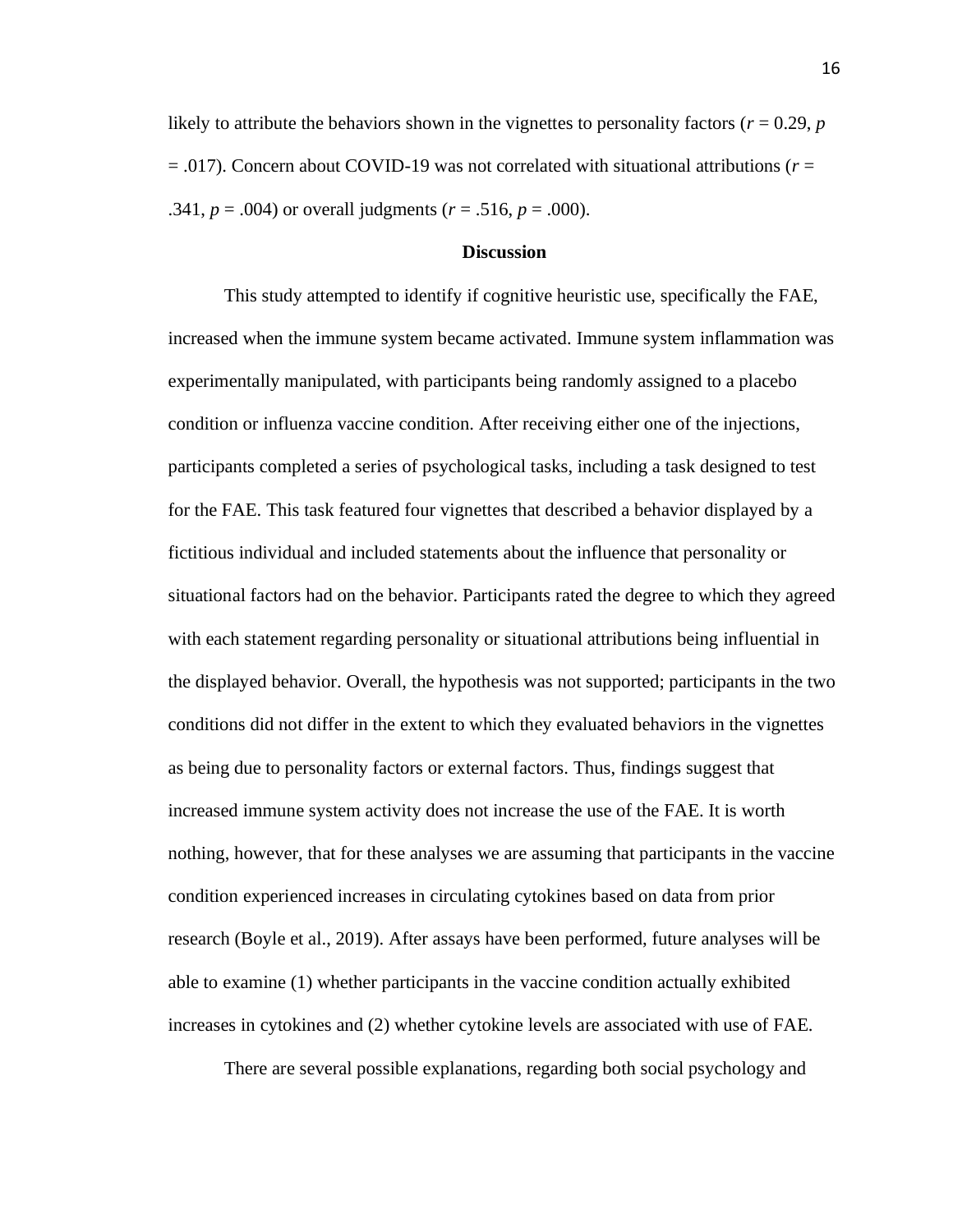biology, for the lack of findings between the conditions. First, humans are complex biological organisms that have extreme variability. How one person responds to a vaccine or pathogen could be completely different from someone facing the same situation (Kuhlman et al., 2018; Jolink et al., 2022). Kuhlman and colleagues (2018) found that changes in IL-6 levels between pre- and post-influenza vaccination varied considerably between participants. Immune system inflammation for one person could be entirely more severe than that of another. Thus, participants in this study likely experienced highly variable increases in immune system activation, which may have altered results. Second, there was methodological variability that could have precluded me from finding results. Although all prior research used a within-subjects design (Boyle et al., 2019; Kuhlman et al., 2018; Jolink et al., 2022), the present research used a between-subjects design in which participants either received the vaccine or a placebo injection. A placebo injection can still technically be considered a foreign 'pathogen' to the body and the injection may have been followed by some inflammation, just not at the level of a vaccine. The level of inflammation could also vary depending on the time of day, with higher cytokine levels being observed during times of rest and early activity (Comas et al., 2017). Because of the high complexity of the study, there was no way to standardize the time of day for clinic appointments or Zoom sessions between participants. Future analyses examining actual cytokine levels will also control for the time of day that each sample was taken and the time between samples. Finally, participants may have had more variability in their cytokine levels at baseline than could be produced following the vaccine. Although saliva samples were collected the day after the clinic appointment, which is expected to be the around the peak of inflammation (Boyle et al., 2019), some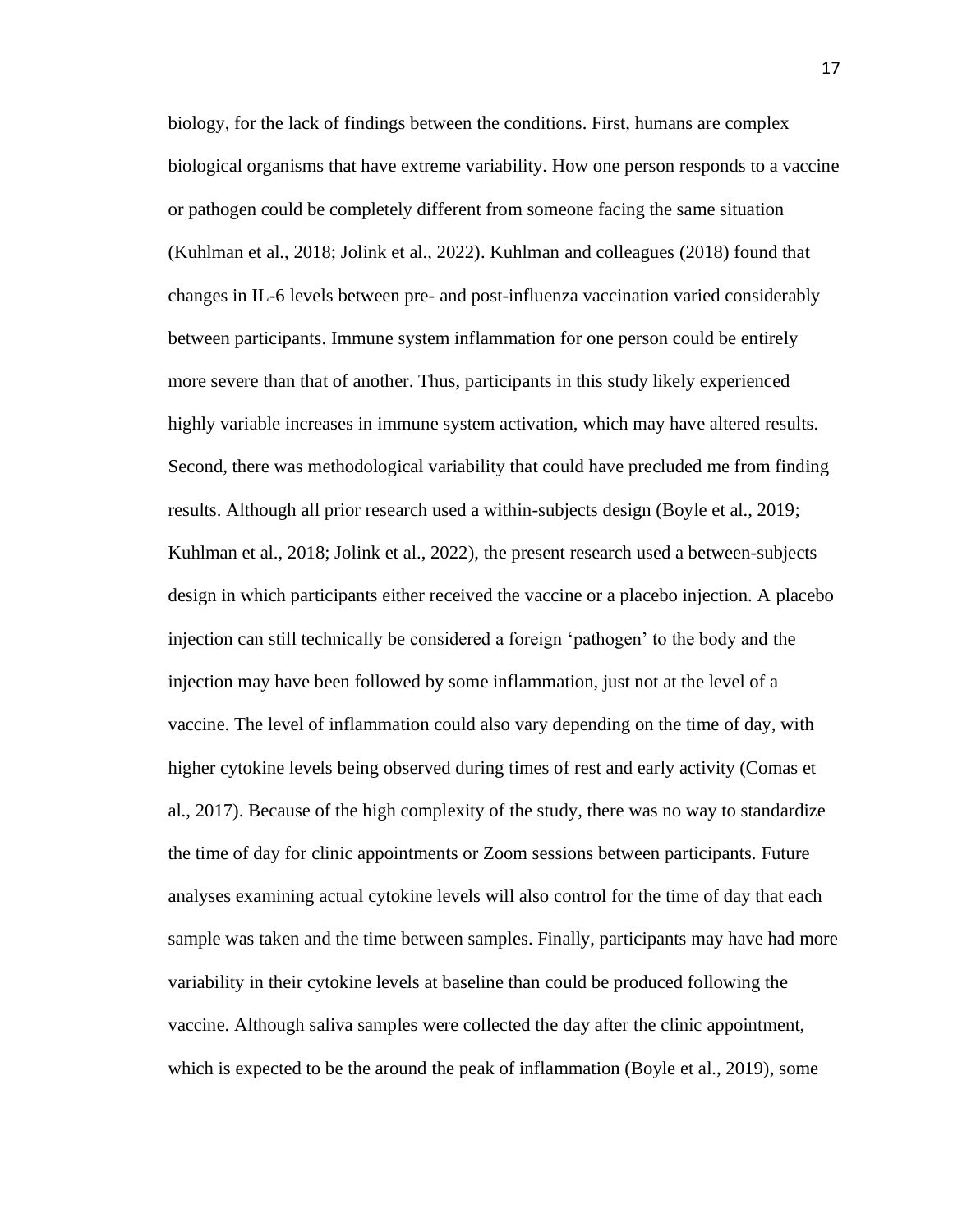people's cytokines in general may have been significantly higher or lower than others. Thus, examining actual cytokine levels and changes may still find a connection between inflammation and use of FAE.

Regarding social psychology, using a survey to distribute measures could have introduced possible confounds. Surveys often produce a psychological phenomenon known as response bias, which occurs when a participant gives one answer or type of answer more than another (American Psychological Association, n.d.). Response bias tends to become visible when it is clear that participants want to answer survey questions in a way that seems socially desirable. Participants may have thought they would be judged for providing a certain answer, leading them to rate agreements in the FAE task with the impression that there was a socially correct answer. Thus, the results could possibly not reflect the true feelings of the participants and mask a significant result indicative of FAE use. Because the study was designed around self-report measures, participants may have also not devoted a significant amount of attention to the survey's and only focused on receiving the compensation. The FAE task was the last section of the survey and participants may have lost some of their attention span and focus when they reached this measure. Overall, there are several issues that are common to survey measures which could possibly be seen in this research design.

Although the two conditions did not differ in attributional aspects, an interesting exploratory finding emerged: participants who reported being more anxious about COVID-19 were also agreeing more with statements about personal attributions, meaning that they viewed the decision made in the vignettes was more attributable to the individual than the circumstances. One explanation for this correlation is that people have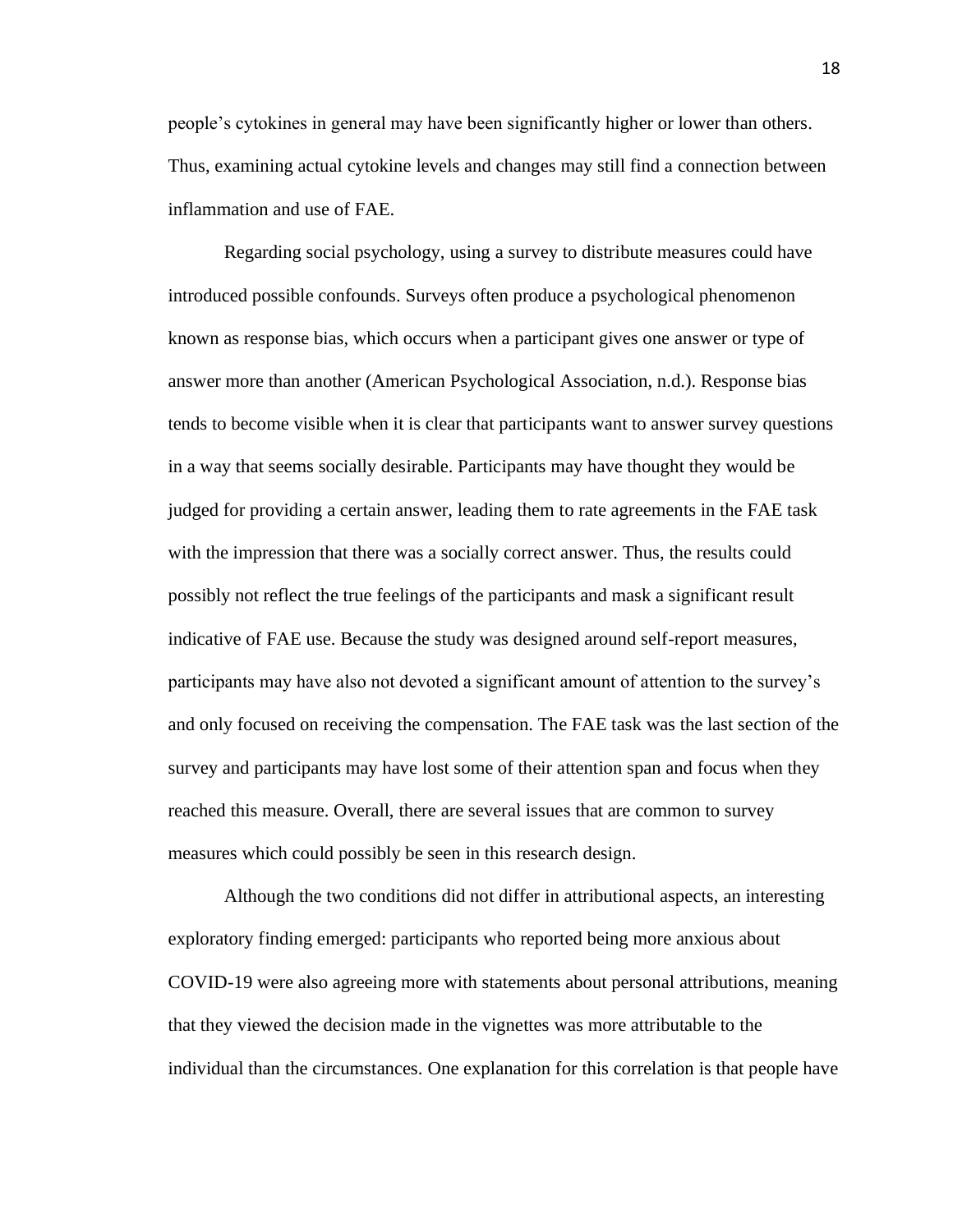become focused on individual actions necessary to stop the spread of COVID-19. Governmental regulations in response to COVID-19 have emphasized the individual's ability to inhibit social behavior and adhere to strict guidelines. If someone does not wear a mask properly, a participant who falls within this correlation will likely be focused on their actions as a person and not the situational factors that may have caused the person to wear the mask improperly. Living through the COVID-19 pandemic may have attuned people to use the FAE more frequently when there is worry about a resurgence of cases.

#### **Limitations**

There are several limitations to this study. The unfortunate arrival of COVID-19 altered many of the initial plans that were in place for this study. Participants were originally going to complete the majority of the study in-person. They would meet a research assistant at the clinic, come to the lab to complete the different tasks, and provide their saliva samples in-person. With COVID-19, these procedures were all arranged so that there was little contact with lab personnel. Research assistants were forced to hope that they had participants undivided attention during the zoom session. The design of this study also relied on participant's ability to adhere to written instructions, whether it be providing saliva samples at the correct times, keeping those samples frozen until they were dropped off, picking up study supplies, and dropping those supplies off at the end of the study. Because participants were completing study tasks at home, they may have been more distracted than if they were in the lab. These alterations added a lot of unstandardized variability to the study.

Another limitation of this study was the relatively small sample size. Despite strong recruitment efforts, we could only get 79 participants through the study. This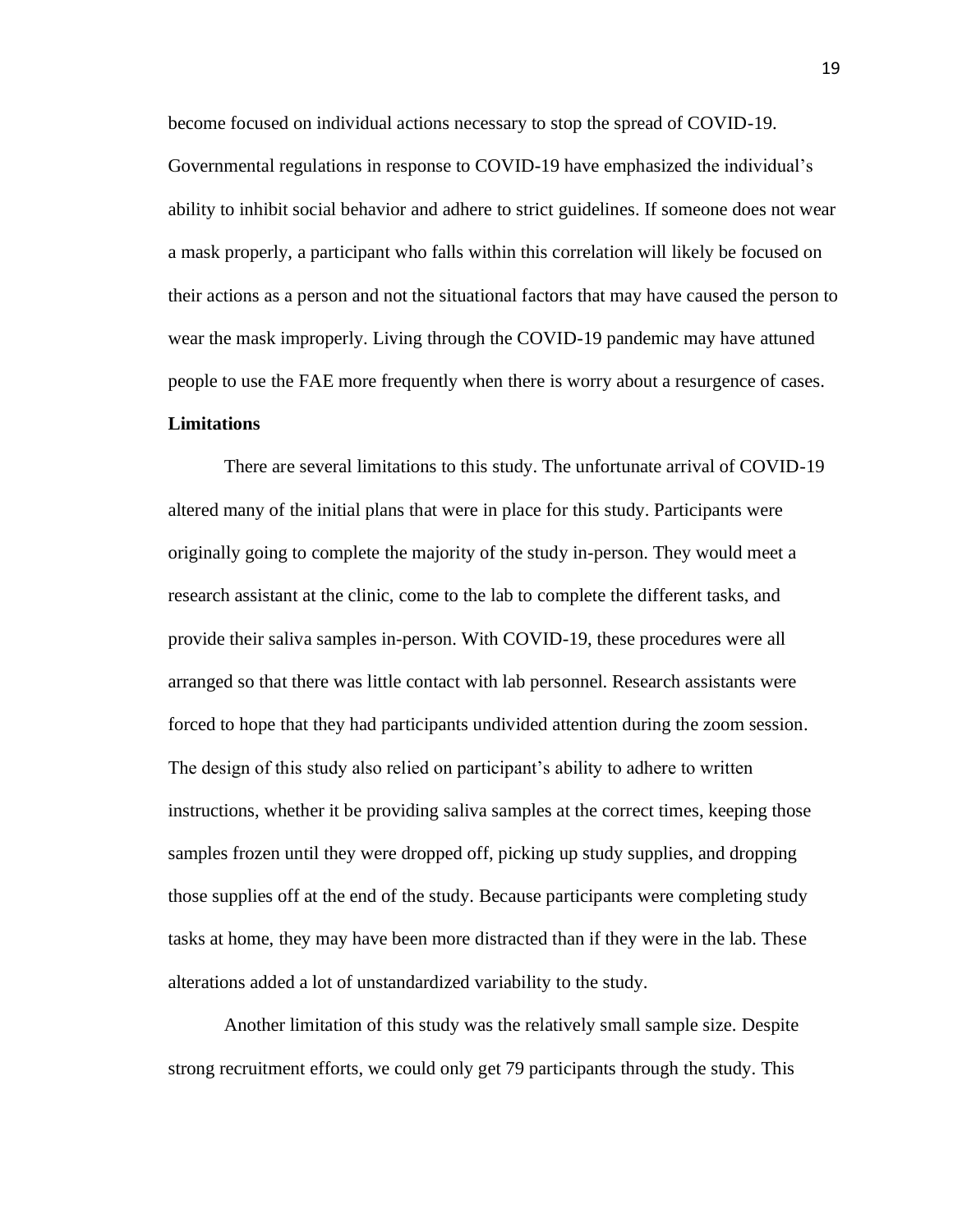could be due to participants not following the instructions that were provided, participants failing to follow-up with lab emails about scheduling, narrow windows of time for clinic appointments, and stringent eligibility criteria. Moreover, people may have been less interested in participating because the study involved getting a vaccine. The politicized quick development of the COVID-19 vaccine may have led some people to rethink their attitude towards vaccines as a whole. Alternatively, because of social distancing and focus on COVID-19, people may have become desensitized to the threat posed by the influenza virus. Having more participants would likely provide better statical analyses and allow the results to be more representational.

A third limitation could be the vignettes that were used to assess use of FAE. The vignettes have been successfully used in past research (Kitayama et al., 2006; Na et al., 2010). However, those studies focused on cross-cultural differences in social cognitive processes and did not attempt to manipulate a situational factor. The sample of participants in this study was largely homogeneous (65.8% Caucasian American) and analysis of cross-cultural effects was not conducted. Overall, the vignettes in this study may be more likely to capture chronic patterns of social cognition and less sensitive to capture any fluctuations. A future study would benefit from using methods that have been used to capture fluctuations, such as those used by Forgas (1998) or Jones and Harris (1967). Using Jones and Harris' (1967) design, speeches could be written similarly to the vignettes used in this study, describing a fictitious individual who makes a decision that could be attributed to either their personality or situational factors. Participants would be told that the authors of the speeches were allowed to choose if they agreed with the decision that was made, or were forced to write from a certain viewpoint. After reading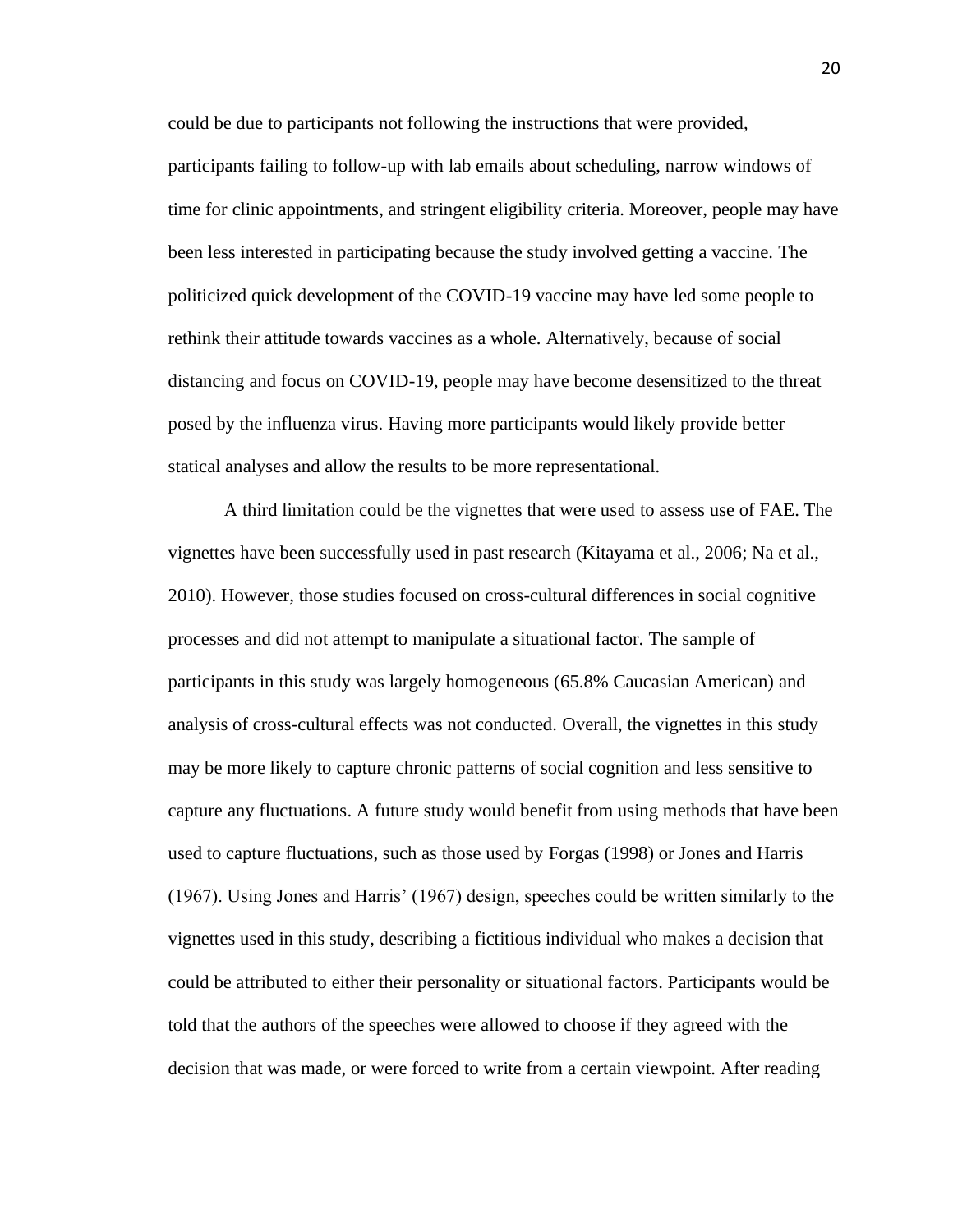the speeches, participants would rate the pro-decision attitudes of all of the authors, despite which method they were given to write the speech. Based on the results of studies using this design that were able to assess differences between experimental conditions (Jones and Harris, 1967; Forgas, 1998), this would be a better research design for noticing small changes in participants attitudes. I was not able to use this design because it required four conditions to be used instead of two, and I knew that sample size would be a problem for the study. With a larger sample size in future research, using four conditions would likely elicit a more directional response from participants.

#### **Future Directions**

It would also be beneficial to consider conducting research looking at other types of heuristics that could be affected by inflammation. For example, the representative heuristic involves using stereotypes to make judgements about people and situations (Tversky & Kahneman, 1974; American Psychological Association, n.d.). If someone behaves or dresses in a way that is consistent with a stereotype that someone possesses, they will quickly group that person within the stereotype. This heuristic could be harmful when making judgements about people that one has never met before. Many fields of work include social interaction that could be faulted by a quick judgement that is not representative of other individuals. Thus, it would be interesting to determine if inflammation causes someone to make stereotypical judgements that are detrimental to a future interaction with an individual

Another important future direction would be to explore the link between immune system inflammation and the FAE with regards to the field of healthcare. Many healthcare workers are around pathogen threats every day, and it could be reasonably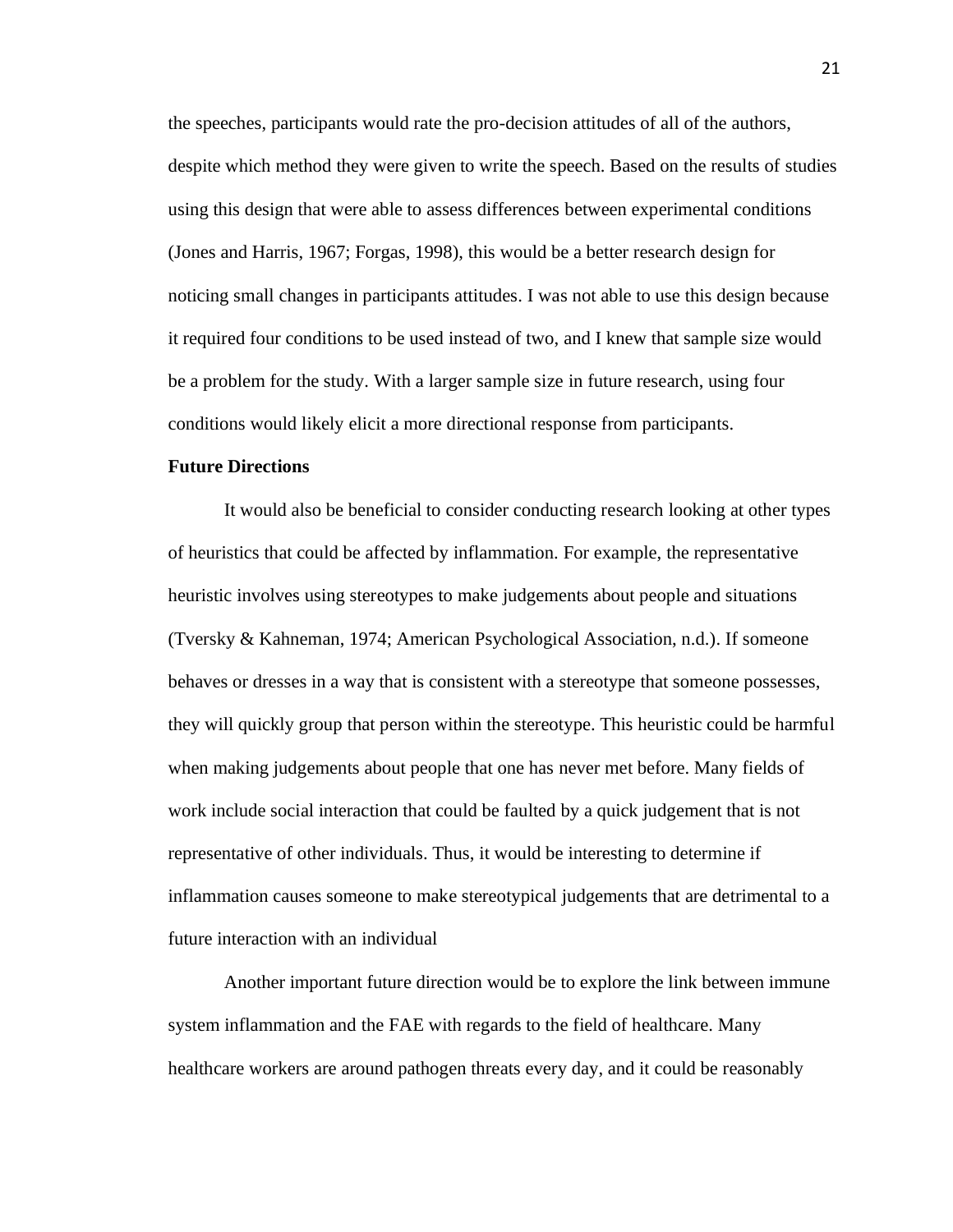assumed that their immune systems and are more activated than the common person. If future research determines that the FAE is linked to immune system activation or replicates the link between worries about a potential illness and use of the FAE, healthcare workers could introduce serious biases and inequities for patients by not considering circumstantial factors of the patient's health. For instance, if a patient is not following their medication regiment, a doctor might become frustrated and blame this issue on the patient without thoroughly considering or asking about their circumstances. The patient may have a bad home life, work multiple jobs, or be dealing with a stressful life event. All of these factors contribute to the patient not taking their medication correctly, which is not a concern of the patient's personality, but rather the situational issues they are currently dealing with.

#### **Conclusion**

This thesis is one of the first endeavors to link the Fundamental Attribution Error and heuristic social cognition processes with inflammatory processes within the immune system. Because previous research has linked inflammation to other cognitive processes such as mood and reward-seeking, this research aimed to connect inflammation to the use of a cognitive shortcut which has many implications for society and various fields of work (Forgas, 1998; Keinan, 1987; Eisenberger & Moeini, 2020). There was no difference in the use of FAE in the present study that was attributable to increases in immune system inflammation after receiving the influenza vaccine. Nevertheless, understanding how biology interacts with psychology in various situations will allow future researchers to dissect and grasp aspects of social cognition that are currently unknown.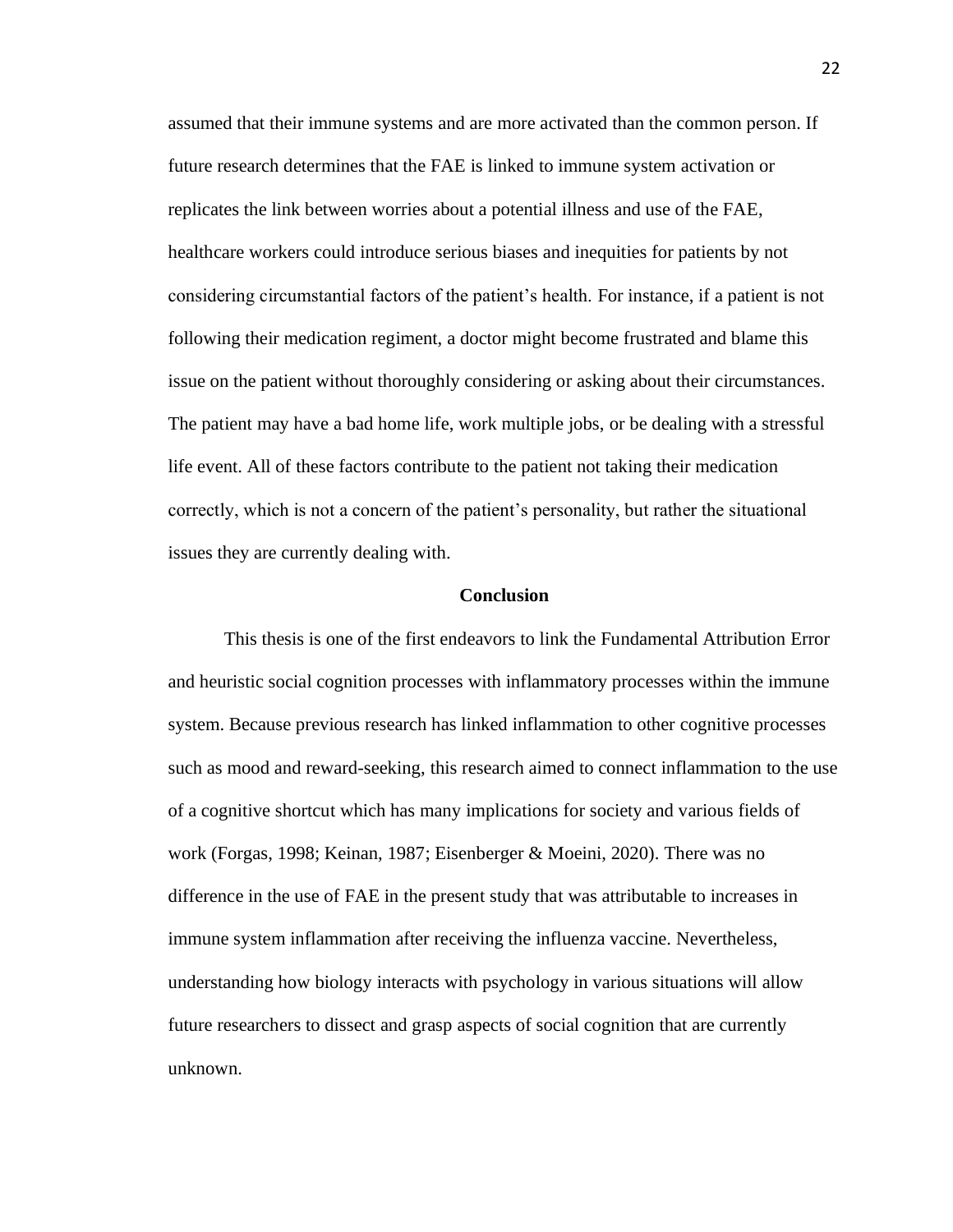#### **References**

- American Psychological Association. (n.d.). Response Bias. In *APA dictionary of psychology.* Retrieved April 4, 2022, from https://dictionary.apa.org/response-bias
- Biesanz, J. C., Neuberg, S. L., Smith, D. M., Asher, T., & Judice, T. N. (2001). When accuracy-motivated perceivers fail: Limited attentional resources and the reemerging self-fulfilling prophecy. *Personality and Social Psychology Bulletin, 27*(5), 621-629. https://doi.org/10.1177/0146167201257010
- Boyle, C. C., Kuhlman, K. R., Dooley, L. N., Haydon, M. D., Robles, T. F., Ang, Y.-S., Pizzagalli, D. A., & Bower, J. E. (2019). Inflammation and dimensions of reward processing following exposure to the influenza vaccine. *Psychoneuroendocrinology*, *102*, 16–23. <https://doi.org/10.1016/j.psyneuen.2018.11.024>
- Comas, C., Gordan, C. J., Oliver, B. G., Stow, N. W., King, G., Sharma, P., Ammit, A. J., Grunstein, R. R. & Phillips, C. L. (2017). A circadian based inflammatory response – implications for respiratory disease and treatment. *Sleep Science and Practice, 1*(18), 1-19. https://doi.org.10.1186/s41606-017-0019-2
- Dantzer, R., & Kelley, K. W. (2007). Twenty years of research on cytokine-induced sickness behavior. *Brain, Behavior, and Immunity*, *21*(2), 153–160. https://doi.org/10.1016/j.bbi.2006.09.00
- Draper, A., Koch, R. M., van der Meer, J. W., Apps, M., Pickkers, P., Husain, M., & van der Schaaf, M. E., (2017). Effort but not reward sensitivity is altered by acute sickness induced by experimental endotoxemia in humans. *Neuropsychopharmacology, 26*, 1–39. doi:10.1038/npp.2017.231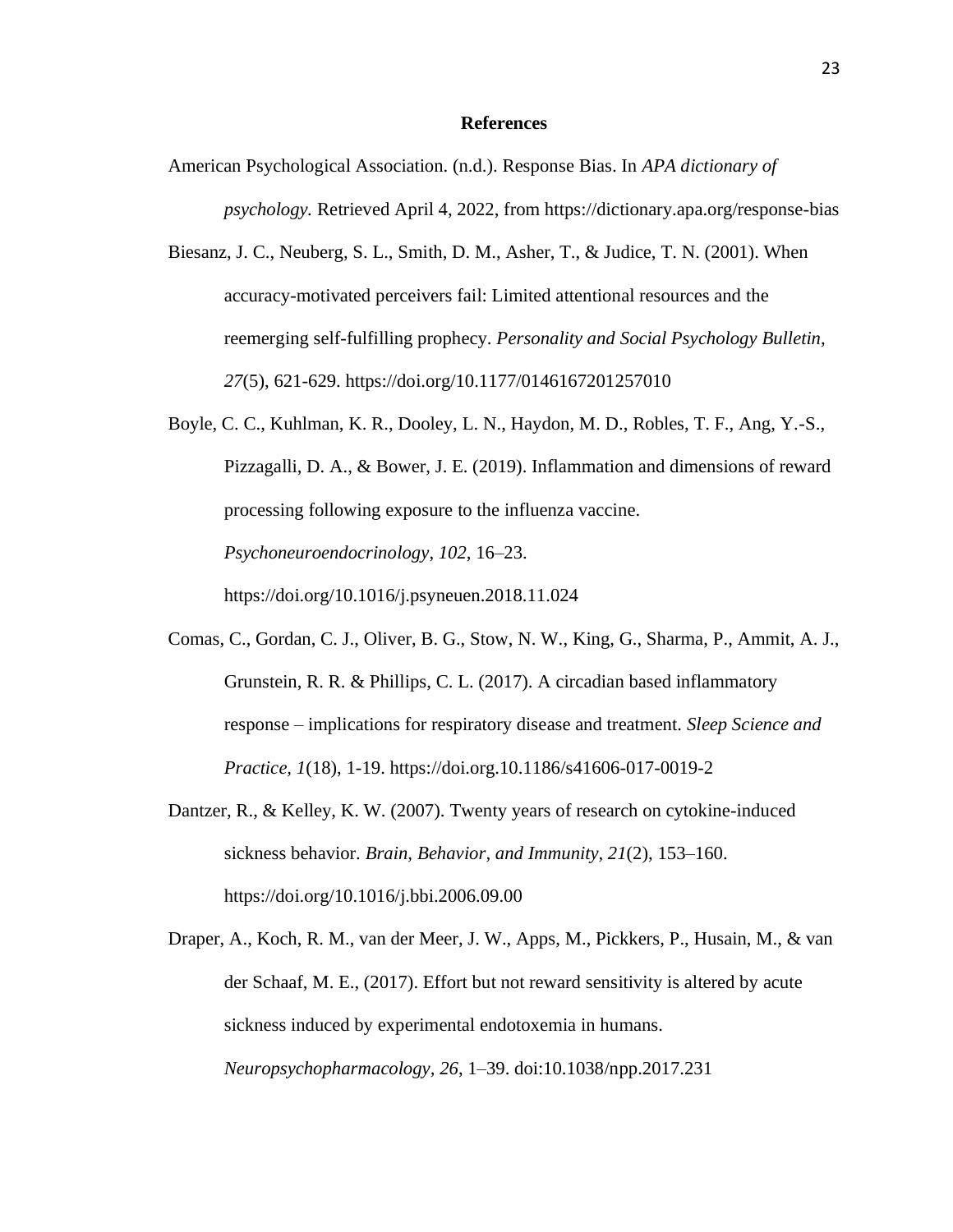- Eisenberger, N. I., Inagaki, T. K., Mashal, N. M., & Irwin, M. R. (2010). Inflammation and social experience: An inflammatory challenge induces feelings of social disconnection in addition to depressed mood. *Brain, Behavior, and Immunity*, *24*(4), 558–563. https://doi.org/10.1016/j.bbi.2009.12.009
- Eisenberger, N. I., & Moieni, M. (2020). Inflammation affects social experience: Implications for mental health. *World Psychiatry*, *19*(1), 109–110. https://doi.org/10.1002/wps.20724
- Forgas, J. P. (1998). On being happy and mistaken: Mood effects on the fundamental attribution error. *Journal of Personality and Social Psychology, 75*(2), 318- 331. https://doi.org/10.1037/0022-3514.75.2.318
- Gassen, J., Prokosch, M. L., Eimerbrink, M. J., Proffitt Leyva, R. P., White, J. D., Peterman, J. L., Burgess, A., Cheek, D. J., Kreutzer, A., Nicolas, S. C., Boehm, G. W., & Hill, S. E. (2019). Inflammation predicts decision-making characterized by impulsivity, present focus, and an inability to delay gratification. *Scientific Reports*, *9*(1), 4928.<https://doi.org/10.1038/s41598-019-41437-1>
- Gordon, A. M., Mendes, W. B., & Prather, A. A. (2017). The social side of sleep: Elucidating the links between sleep and social processes. *Current Directions in Psychological Science*, *26*(5), 470–475.

https://doi.org/10.1177/0963721417712269

Jolink, T. A., Fendinger, N. J., Alvarez, G. M., Feldman, M. J., Gaudier-Diez, M. M., & Muscatell, K. A. (2022). Inflammatory reactivity to the influenza vaccine is associated with changes in automatic social behavior. *Brain, Behavior, and Immunity, 99*, 339-349. https://doi.org/10.1016/j.bbi.2021.10.019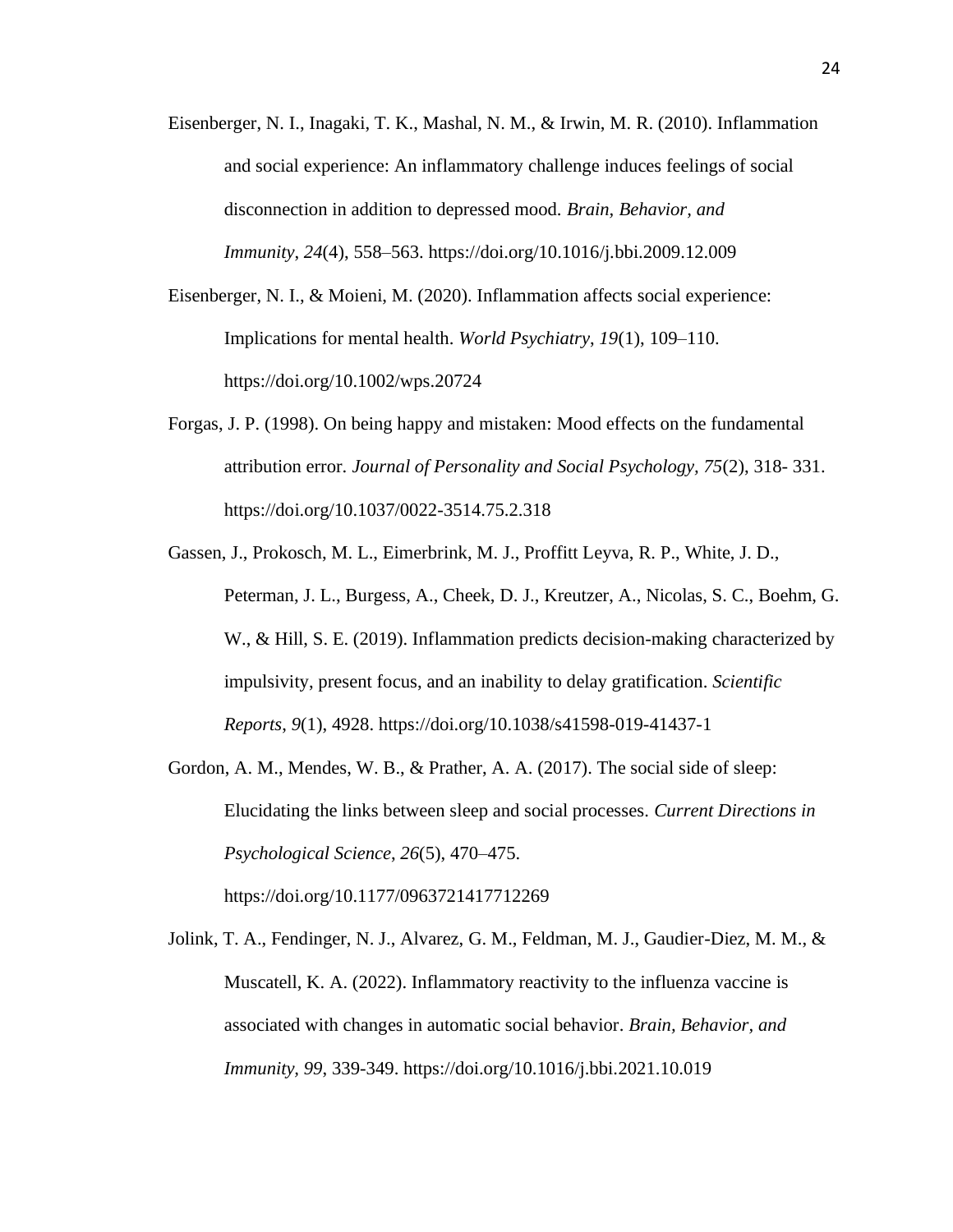- Jones, E. E., & Harris, V. A. (1967). The attribution of attitudes. *Journal of Experimental Social Psychology, 3*(1), 1–24. [https://doi.org/10.1016/0022-1031\(67\)90034-0](https://psycnet.apa.org/doi/10.1016/0022-1031(67)90034-0)
- Keinan, G. (1987). Decision making under stress: Scanning of alternative under controllable and uncontrollable threats. *Journal of Personality and Social Psychology, 52*(3), 639-644.<https://doi.org/10.1037/0022-3514.52.3.639>
- Kim, H., & Baron, R. S. (1988). Exercise and the illusory correlation: Does arousal heighten stereotypic processing? *Journal of Experimental Social Psychology, 24*(4), 366-380. https://doi.org/10.1016/0022-1031(88)90026-1
- Kitayama, S., Ishii, K., Imada, T., Takemura, K., & Ramaswamy, J. (2006). Voluntary settlement and the spirit of independence: Evidence from Japan's" northern frontier.". *Journal of personality and social psychology*, *91*(3), 369.https://doi.org[/10.1037/0022-3514.91.3.369](http://dx.doi.org/10.1037/0022-3514.91.3.369)
- Kuhlman, K. R., Robles, T. F., Dooley, L. N., Boyle, C. C., Haydon, M. D., & Bower, J. E. (2018). Within-subject associations between inflammation and features of depression: Using the flu vaccine as a mild inflammatory stimulus. *Brain, Behavior, and Immunity, 69*, 540-547. https://doi.org/10.1016/j.bbi.2018.02.001
- Moskowitz, G. B. (1993). Individual differences in social categorization: The influence of personal need for structure on spontaneous trait inferences. *Journal of Personality and Social Psychology, 65*(1), 132–142. [https://doi.org/10.1037/0022-](https://psycnet.apa.org/doi/10.1037/0022-3514.65.1.132) [3514.65.1.132](https://psycnet.apa.org/doi/10.1037/0022-3514.65.1.132)
- Na, J., Grossmann, I., Varnum, M. E., Kitayama, S., Gonzalez, R., & Nisbett, R. E. (2010). Cultural differences are not always reducible to individual differences. *Psychological and Cognitive Sciences, 107*(14), 6192-6197. https://doi.org/10.